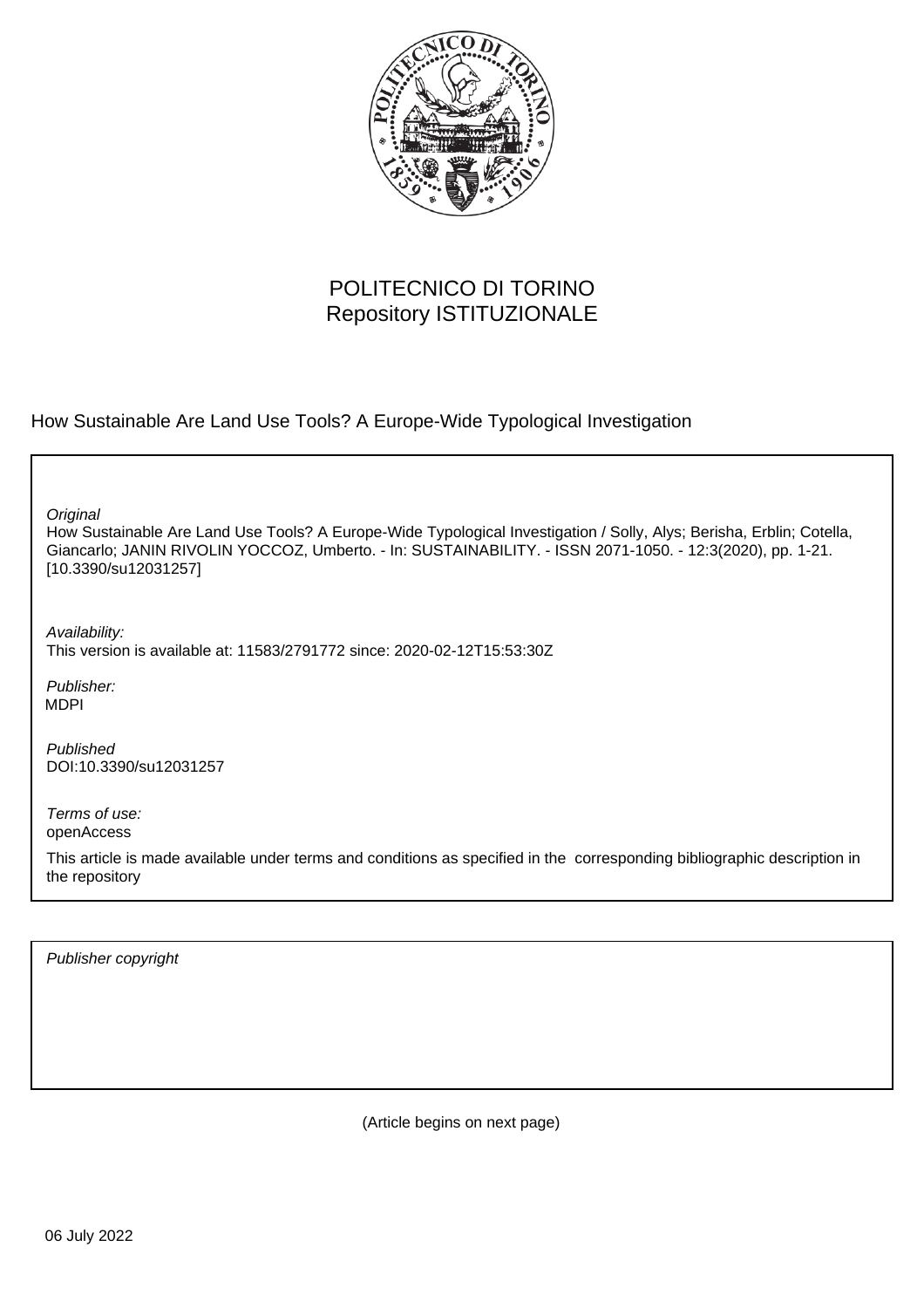



# *Article* **How Sustainable Are Land Use Tools? A Europe-Wide Typological Investigation**

## **Alys Solly [\\*](https://orcid.org/0000-0002-6634-3976) , Erblin Berish[a](https://orcid.org/0000-0002-1378-4487) , Giancarlo Cotell[a](https://orcid.org/0000-0001-8445-412X) and Umberto Janin Rivoli[n](https://orcid.org/0000-0003-4467-0981)**

Interuniversity Department of Regional, Urban Studies and Planning (DIST), Politecnico di Torino, 10125 Turin, Italy; erblin.berisha@polito.it (E.B.); giancarlo.cotella@polito.it (G.C.); umberto.janinrivolin@polito.it (U.J.R.)

**\*** Correspondence: alys.solly@polito.it

Received: 19 December 2019; Accepted: 6 February 2020; Published: 10 February 2020



**Abstract:** Sustainable land use depends on both the socio-economic processes that trigger spatial development and the effectiveness of spatial governance tools that aim to regulate these processes. The ESPON Sustainable Urbanization and land-use Practices in European Regions (SUPER) research project aims to analyze the main land-use dynamics in Europe, looking at and comparing the interventions implemented in the various countries in order to promote sustainability. In particular, a sample of 227 interventions was chosen from a total of 39 European countries. This paper analyzes them on the basis of four different variables: (i) the scale at which the interventions are conceived; (ii) the type of territories subject to them; (iii) the type of interventions; (iv) the type of instruments behind these interventions. On this basis, it develops a number of considerations concerning the effectiveness of the interventions implemented in Europe to promote more sustainable use of land.

**Keywords:** sustainability; urbanization; land use; spatial governance; spatial planning; ESPON

### **1. Introduction**

In recent years, the development and implementation of sustainable land use practices in Europe have been the subject of various studies at both the European and national levels (e.g., [1,2], respectively). Despite the different approaches adopted by these studies, it seems that the sustainability of land use depends on the socio-economic processes that trigger spatial development, as well as on the effectiveness of the spatial governance instruments that regulate these processes. As pointed out by [3] (p. 5), in "most national settings, land-use planning instruments have been crafted in a context of land profusion and economic growth". However, the recent economic crisis and global challenges, like climate change and the preservation of natural resources, are forcing planners and economic players to explore possible alternatives to land consumption, such as brownfield (re)development, mixed-use development, urban reconversion, and densification practices.

Looking at the different interactions between the market—the relationship between land supply and demand—and the state—the institutional system of land-use regulations—a number of authors have contributed to the identification of the main urbanization processes that have characterized the European context in recent decades [4], in relation to the evolution of the socio-economic macro-trends [5,6]. Today, urbanization processes face many challenges, such as the increasing population and the migration from rural to urban areas, which put pressure on the available urban infrastructures, questioning also their level of sustainability. According to the European Environmental Agency, over the last fifty years, urban sprawl has accompanied the development of cities across Europe; in fact, cities and towns have expanded on average by 78%, whereas the population has grown by only 33%. However, when it comes to the actual impacts of the differential interventions put in place in the various European countries aiming at more sustainable use of the land, the picture is more blurred. The high heterogeneity that characterize national systems of spatial governance and planning [7], and the way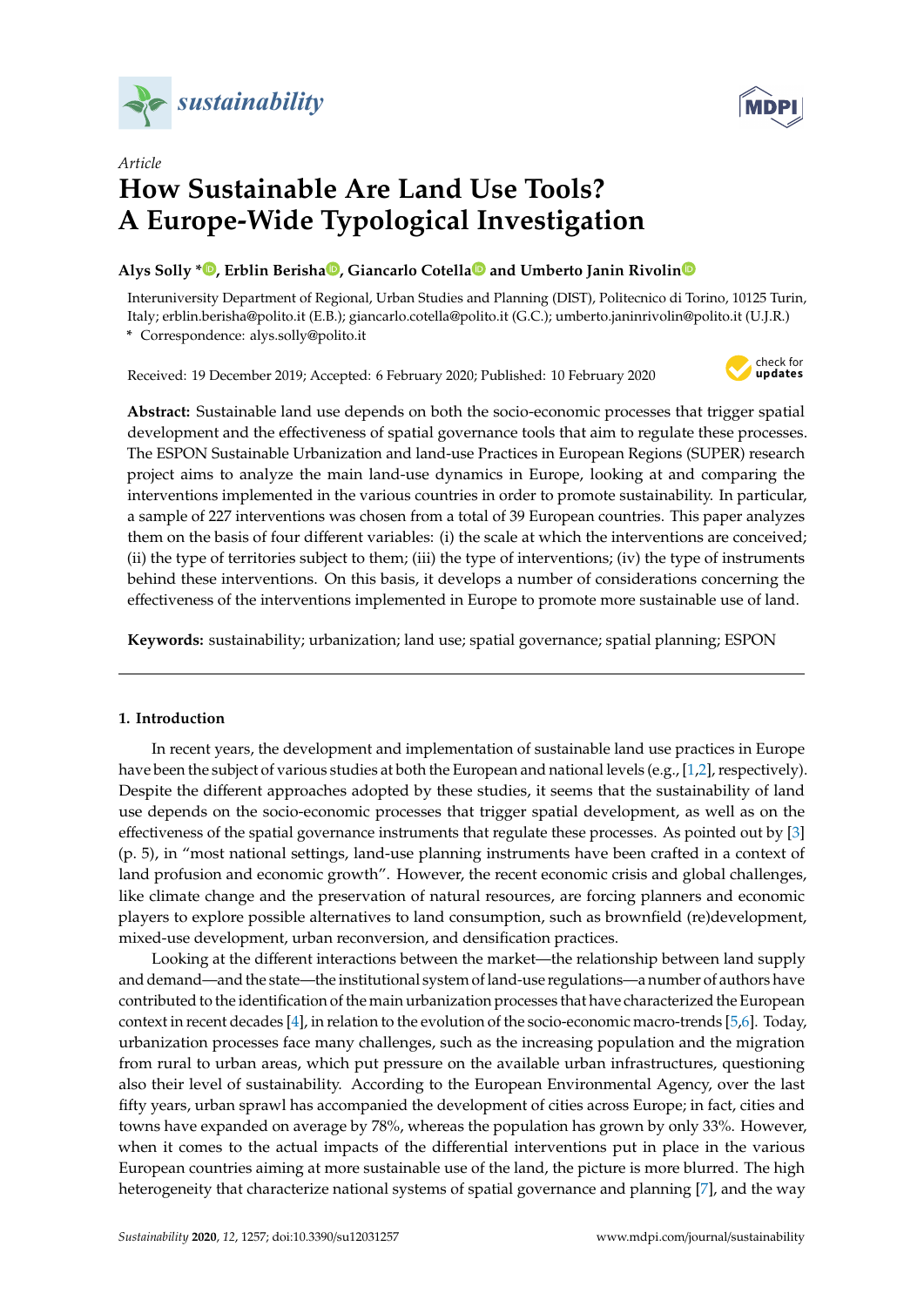these systems interact with and evolve in response to the contextual socio-economic conditions that characterizes each country  $[8-11]$ , makes providing any systematic assessment difficult. Among the variety of comparative studies on the matter  $[3]$  (p. 5), it seems that no comprehensive study exists that investigates the interventions in Europe that aim at sustainable land use.

Aiming at providing the first contribution in this direction, the authors analyze a wide and heterogeneous set of interventions put in place in European regions towards achieving a more sustainable urbanization and land use. More precisely, the scope of this contribution is to shed some light on what type of interventions are put in place in Europe to address the sustainable development of different types of territories, through what instruments are they implemented and at what scale. To do this, it builds on some of the results of the ESPON SUPER project – Sustainable Urbanization and Land-Use Practices in European Regions [12], which is set to analyze, on the one hand, the nature of urbanization processes and, on the other, to identify the more suitable instruments for sustainable land use management. In particular, the SUPER project seeks to analyze the degree of success of the interventions affecting urbanization, such as (spatial) strategies, instruments, and mechanisms (financial, fiscal, and economic), from the European to the local level. More specifically, the study aims to understand how the interventions affect development practices, and hence, land-use changes [13] (p. 1).

After this brief introduction, the second section presents the theoretical framework of the SUPER project. The third section then focuses on the methodology adopted for the collection and classification of 227 interventions from 39 countries (28 member states of the European Union, plus Iceland, Liechtenstein, Norway and Switzerland, the countries of the Western Balkan Region and Turkey). These interventions are evaluated in the fourth section in relation to (i) the scale of interest, hence their pertinence to different territorial levels (NUTS 0,1,2,3 and LAU 1,2); (ii) the type of territory—identifying its diverse nature such as urban, rural, functional area, coastal area, mountain region, peripheral border, cross-border, scarcely populated; (iii) the type of intervention-densification, containment, regeneration of unused/problematic sites, governance, spatial quality, sectoral policy like transport, environment, and rural development; (iv) the type of instrument-legal device, land-use regulation, strategy, program, project, and subsidy. In the fifth section, the main messages of the contribution are brought forward, and some final considerations are developed regarding the different effects of the analyzed interventions. Whereas the analyzed sample of interventions does not provide room for the systematic comparison of all the countries at stake in relation to the effort they put in place towards the promotion of a more sustainable use of the land, and to the results of the latter, it certainly allows some considerations to be drawn on their differential effectiveness and aims at constituting a source of inspiration for future research on the matter.

#### **2. Towards a More Sustainable Land Use in Europe: The ESPON SUPER Project**

The SUPER research project provides an overview of the urbanization processes and dynamics of European land use since the 2000s, starting from the assumption that "land can be used more or less sustainably through the efficient combination of functions or minimizing the often-irrevocable impacts of new uses or activities" [12] (p. 5). Through a series of qualitative and quantitative surveys, mainly based on data processed by analytical and predictive models, SUPER aims to provide possible guidelines for more sustainable use of land in Europe in line with the target of zero soil consumption of the European Commission by 2050.

The methodological model adopted by SUPER includes a series of progressive in-depth activities (Figure 1). The first step consists in identifying the factors that drive urbanization processes, such as (i) the interaction between land supply and demand as a driver of socio-economic development at the base of urbanization processes; (ii) the identification of the differences that characterize each institutional context and finally (iii) the definition of the territorial peculiarities that distinguish the European states, starting from their geographical context and from the different nature of the urbanization processes. To the analysis of trends and contextual conditions (both institutional and territorial), more in-depth considerations were added regarding the interventions observed. Today,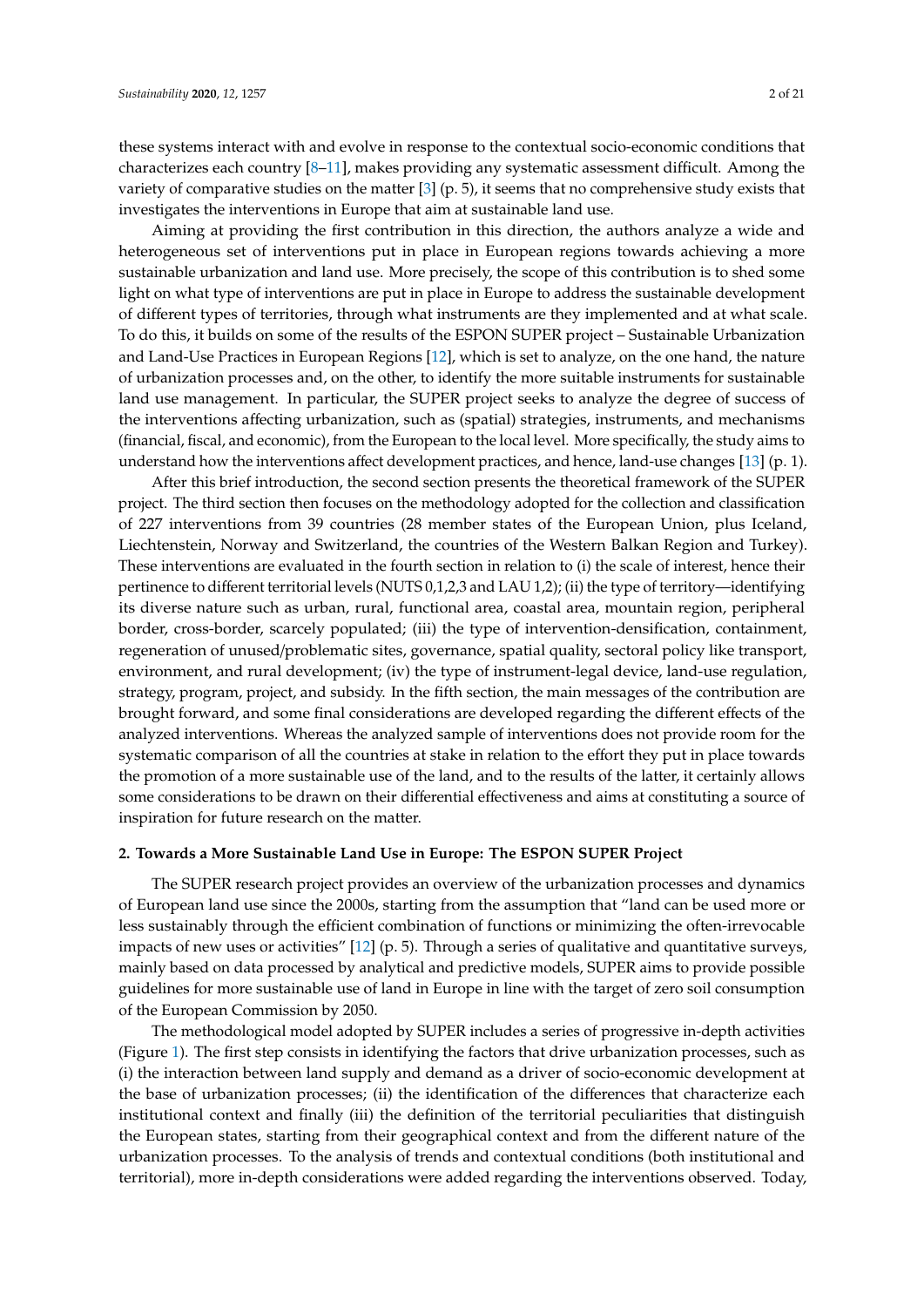the research activity has led to the classification of 227 very heterogeneous interventions in terms of type and regulative nature. The collection of the interventions was determined by the need to represent all the European national contexts and to have an articulated range of experiences in terms of sustainability objectives and degree of success. As will be further elaborated in Section 3, various experts with different scientific and academic profiles have been identified and contacted in order to carry out the analysis. The identified interventions are, therefore, representative, but not exhaustive, in describing the urbanization processes. The research envisages the addition of further considerations, to be elaborated on the basis of the analysis of 10 case studies, through which the different practices of planning and management of the territory are explored in a sustainability perspective.

The final analytical phase consists in the evaluation of the sustainability of the interventions The final analytical phase consists in the evaluation of the sustainability of the interventions identified in its different dimensions: ecological, economic, social, institutional, and temporal. This should make it possible to determine which types of interventions are more appropriate for should make it possible to determine which types of interventions are more appropriate for sustainable land use and which ones should be managed more carefully. The research project, therefore, sustainable land use and which ones should be managed more carefully. The research project, aims not only to shed light on the current state of the art but also, through the proposal of a set of guidelines and policy recommendations, to accompany and facilitate the definition of future sustainable land-use development policies in Europe.



**Figure 1.** ESPON SUPER conceptual framework (source: [12] (p. 8)). **Figure 1.** ESPON SUPER conceptual framework (source: [12] (p. 8)).

### **3. Methodology: The Intervention Survey 3. Methodology: The Intervention Survey**

The identification of the interventions was carried out through the following methodological The identification of the interventions was carried out through the following methodological procedure: (i) preparation of a preliminary list of interventions by the project partners (47/227); collection of data obtained through the launch of an online questionnaire (131/227); (iii) analysis of (ii) collection of data obtained through the launch of an online questionnaire (131/227); (iii) analysis of the literature (scientific contributions, results of international research and in particular those the literature (scientific contributions, results of international research and in particular those conducted by ESPON, collection of national laws, and regulations), integration and completion of the database through further online research (49/227).

The most significant contribution, from a quantitative point of view, came from the The most significant contribution, from a quantitative point of view, came from the questionnaire addressed to experts (168 respondents covering most of the European territory.—the number of interventions collected is lower than the number of respondents because the answers were not always strictly pertinent and sometimes overlapped), with different scientific and academic profiles (public universities, private and research centers) and administrative-managerial roles at different levels (EU, national, local). The questionnaire was distributed through the ESPON's network of national contacts (national contact points) and the members of the monitoring committee, as well as to the members of academic and professional associations, in particular, the Association of the European Schools of Planning (AESOP), the European Council of Spatial Planners (ECTP-CEU), the International Society of City and Regional Planners (ISOCARP). It was also distributed through a series of social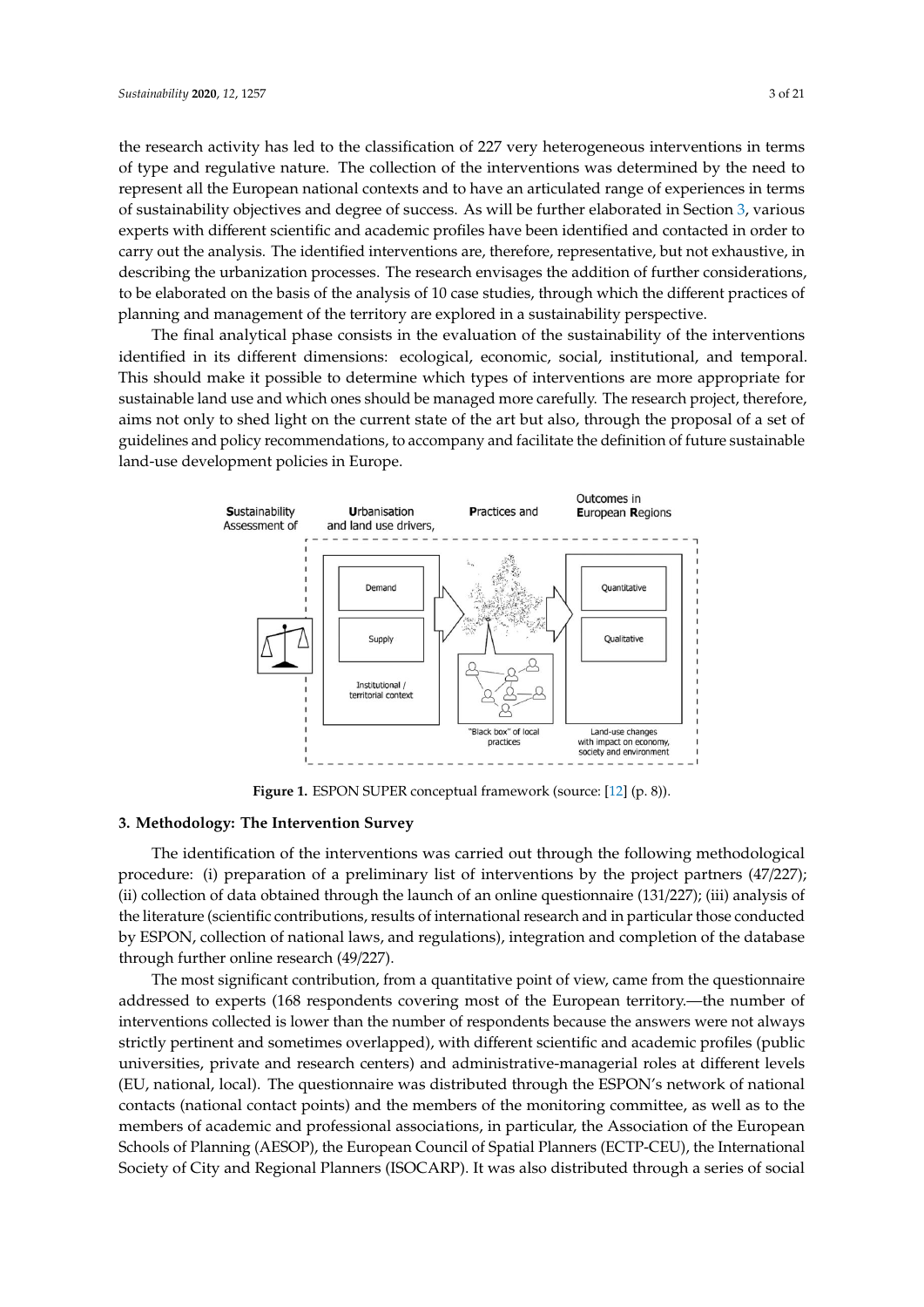channels and mailing lists reserved for experts in the sector, such as ResearchGate and the ESPON and AESOP newsletters.

All participants were able to express themselves, answering questions regarding the urbanization processes in their respective countries. In particular, they were asked to list up to three interventions responsible for influencing urbanization and land use (e.g., policies, regulations, subsidies, strategies, etc.), at the national, regional and local level and to provide, for each of them, the name of the intervention, the place, a brief description and an evaluation with respect to the degree of success in terms of sustainable land use.

Starting from the collected data, it was possible to compile a database of interventions that impact on sustainable land use and to progressively detail it, also thanks to the knowledge and skills of the different partners of the research team and to the careful analysis of the literature. The collected interventions were classified according to various categories (Table 1). As explained in Section 1, the *scale of interest* takes into consideration the various territorial and administrative units (from larger to smaller units): NUTS0 (national level), NUTS1 (major socio-economic regions), NUTS2 (basic regions for the application of regional policies), NUTS3 (small regions for specific diagnoses), LAU1 and LAU2 (municipalities and communes). The *type of territory* identifies the nature of the different areas: urban, rural, functional area, coastal area, mountain region, peripheral border, cross-border, and scarcely populated (categories identified in the context of the ESPON Territorial Review. See: https://[territorial-review.espon.eu](https://territorial-review.espon.eu/report.php?type=topics&fbclid=IwAR0z9-MppYL2yD_zXFwCcVu3ixroNDvzookgvEnJQfKH10Omx7wxoYSO-Hk)/report.php?type=topics&fbclid=IwAR0z9- [MppYL2yD\\_zXFwCcVu3ixroNDvzookgvEnJQfKH10Omx7wxoYSO-Hk\)](https://territorial-review.espon.eu/report.php?type=topics&fbclid=IwAR0z9-MppYL2yD_zXFwCcVu3ixroNDvzookgvEnJQfKH10Omx7wxoYSO-Hk). The *type of intervention* classifies the type of initiative: densification (up-zoning, measures for infill development), containment (green belts, urban growth boundaries, etc.), regeneration (unused/problematic sites, e.g., brownfield areas), governance (cross-sectoral integration, integrated plans), spatial quality (fiscal incentives, profit sharing from development), sectoral policy like transport (transport on demand, cycle paths, etc.), environment (air, soil, and water quality), and rural development (agriculture and landscape). The *type of instrument* recognizes the nature of the instrument: legal device (laws, etc.), land-use regulation (zoning, local, and detail plans), strategy (masterplans, documents, and visions), program (economic measures and funds), project (spatial transformation initiatives), and subsidy (financial grants).

Each intervention was also described and assessed in relation to the results it achieved, on the basis of the categories summarized in Table 2. This assessment derives from the responses to the questionnaire, and it has been further verified through desk research. In this light, each of the 227 interventions was provided with a quantitative and qualitative assessment in relation to its success in promoting more sustainable use of land. This additional information was used to weigh the impact of the above variables in relation to one another. As will be further elaborated below, by crossing the interventions according to the identified variables, it was, therefore, possible to argue, for instance, that one or more specific types of instrument is more successful than other(s) in relation to one specific spatial scale or type of territory.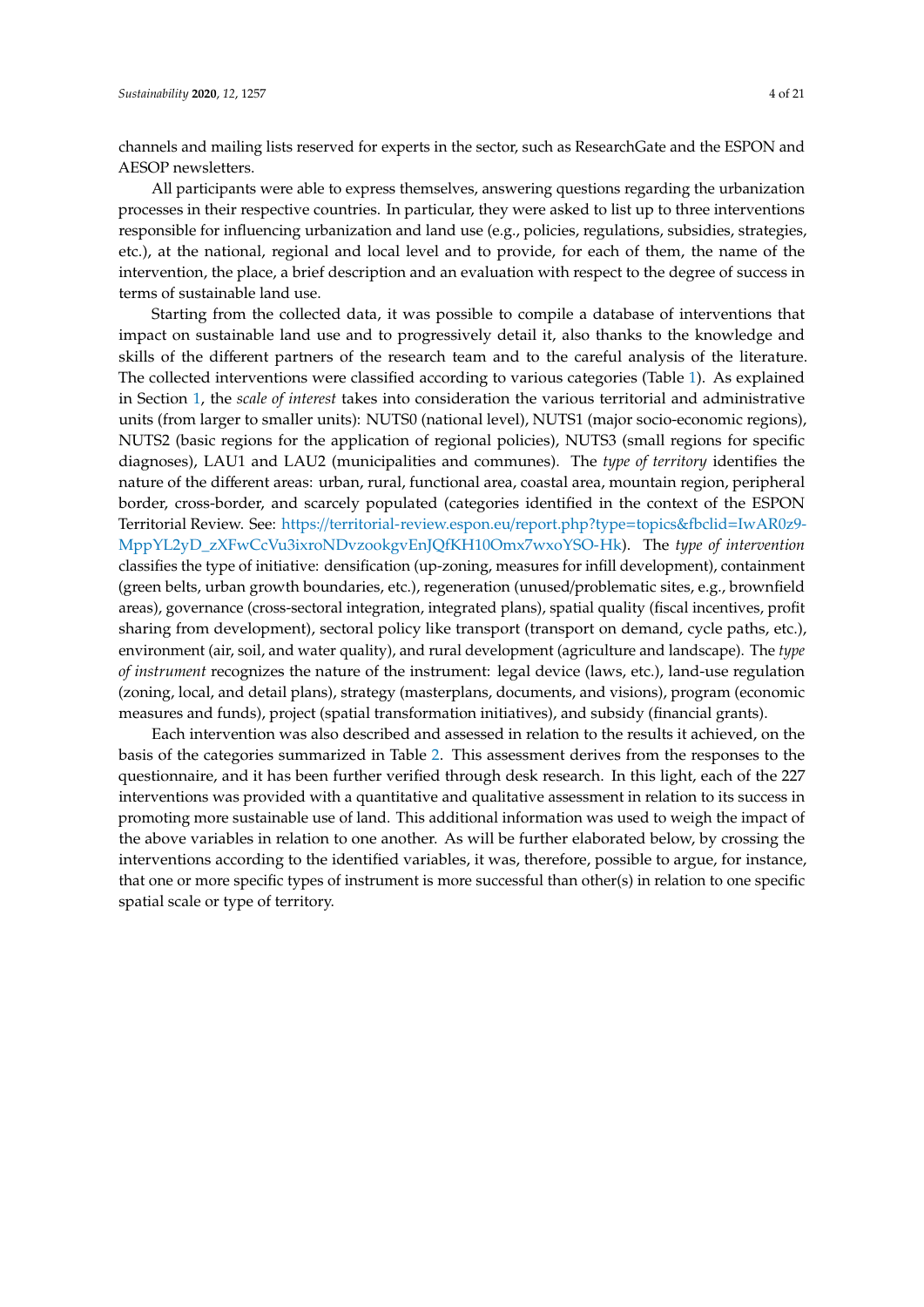| Categories                            |                    |                                                       |                       |            | <b>Variables</b>       |            |              |                       |                |  |  |
|---------------------------------------|--------------------|-------------------------------------------------------|-----------------------|------------|------------------------|------------|--------------|-----------------------|----------------|--|--|
| Period and Place of<br>Implementation |                    |                                                       | Year/s implementation |            |                        |            |              | Interested country    |                |  |  |
| Scale of interest                     | NUTS0              |                                                       | NUTS1                 |            | NUTS2                  | NUTS3      | LAU1         | LAU <sub>2</sub>      | Other          |  |  |
| EU level of influence                 |                    | no                                                    |                       |            | yes                    |            |              | If yes, how           |                |  |  |
| Type of territory                     | Urban              | Rural                                                 | Functional            | Coastal    | Mountain               | Peripheral | Cross-border | Scarcely populated    | Other (nation) |  |  |
| Type of intervention                  | Densification      | Containment                                           | Regeneration          | Governance | Spatial quality        | Transport  | Environment  | Rural development     | Other          |  |  |
| Type of instrument                    | Legal device       |                                                       | Land use regulation   |            | Strategy               | Program    | Project      | Subsidy               | Other          |  |  |
| Regulatory status                     |                    | Planned by law<br>Mandatory by law<br>Neither of them |                       |            |                        |            |              |                       |                |  |  |
| Coercion level                        |                    | Binding for all                                       |                       |            | Binding for the public |            |              | Not binding on anyone |                |  |  |
| Type of impact                        | Indirect<br>Direct |                                                       |                       |            |                        |            |              |                       |                |  |  |

**Table 1.** Categories of analysis of the interventions in the SUPER project: characteristics (source: authors' own elaboration).

**Table 2.** Categories and variables undertaken by the SUPER project: criteria for assessing the degree of success (source: authors' own elaboration).

| Categories                                                     |               |                     | <b>Evaluation Criteria</b>                                                         |                                                                                                                                 |            |
|----------------------------------------------------------------|---------------|---------------------|------------------------------------------------------------------------------------|---------------------------------------------------------------------------------------------------------------------------------|------------|
| Set goals                                                      |               |                     | Sustainability objectives/objectives which differ from sustainability              |                                                                                                                                 |            |
| Operation                                                      |               |                     |                                                                                    | General description of how the intervention works in practice and influences land use                                           |            |
| Degree of success respect to the objective of the intervention | Unsuccessful  | Scarcely successful | Mixed success                                                                      | Almost successful                                                                                                               | Successful |
| Degree of success with respect to the sustainability objective | Unsuccessful  | Scarcely successful | Mixed success                                                                      | Almost successful                                                                                                               | Successful |
| Temporal sustainability                                        | Yes           | Why                 | No                                                                                 | Does the intervention prevent the economic, social, or environmental costs from being transferred to future generations?<br>Why |            |
| Thematic sustainability                                        | Yes           | Why                 | No                                                                                 | The intervention promotes values in the economic, social, or environmental dimension<br>Why                                     |            |
| Institutional sustainability                                   | Yes           | Why                 | The intervention itself is financially and politically sustainable over time<br>No | Why                                                                                                                             |            |
| Impact quality                                                 | effectiveness | efficiency          |                                                                                    | relevance                                                                                                                       |            |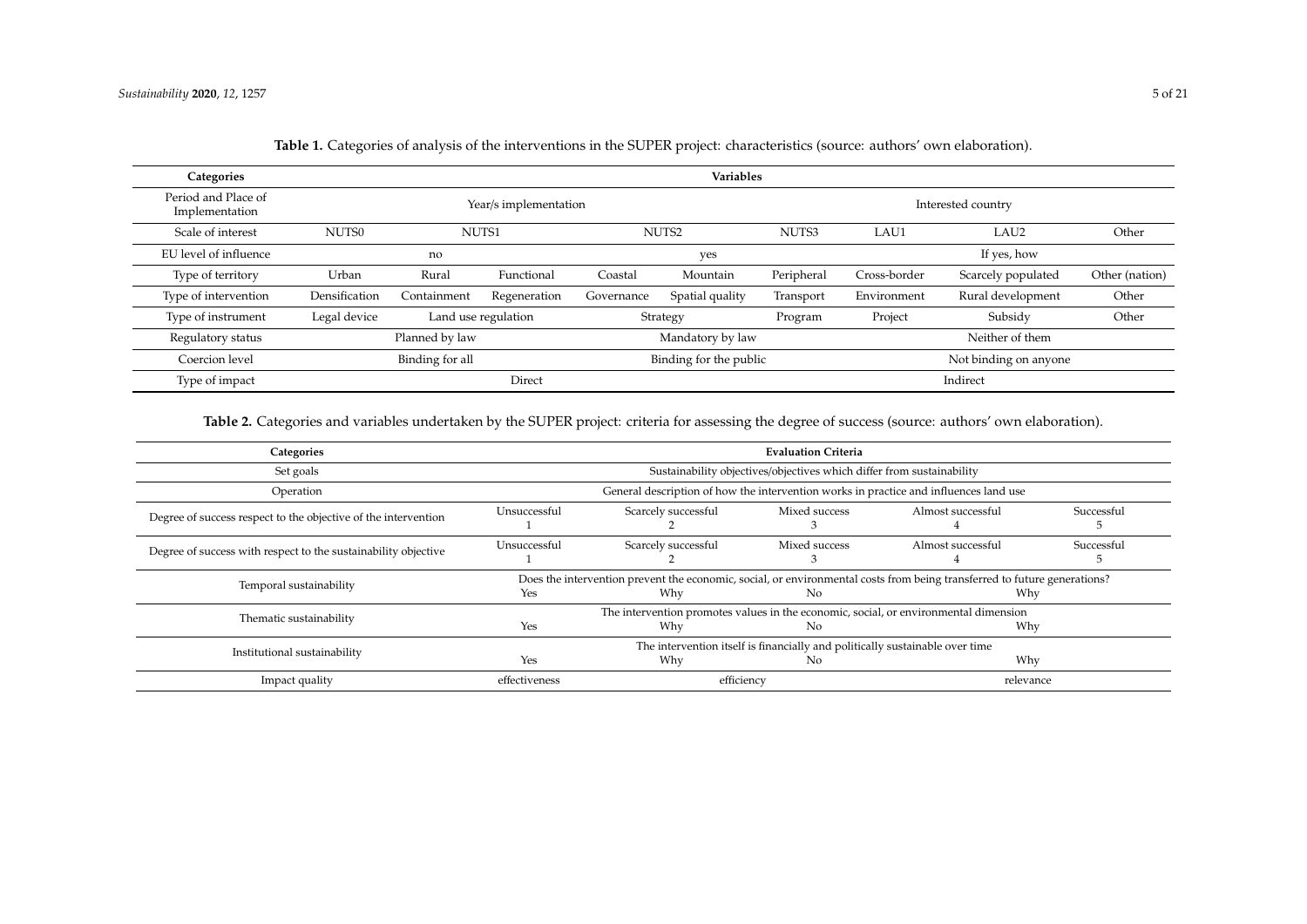Before proceeding with the discussion of the results of the analysis, it is important to highlight some of its limits. First of all, whereas the 227 interventions concern all the 39 countries at stake, their distribution is quantitatively uneven (see Figure 2). Of the 227 interventions considered, the highest number concerns territories located in Italy (22 interventions), followed by the Netherlands, Spain, Poland (14 interventions each), and then by all the others. Moreover, as already observed in Section 2, the identified sample is typologically heterogeneous, with the collected interventions that are representative, but not exhaustive, in describing the various urbanization processes. Nevertheless, the collection of interventions does represent all the European countries and does provide an overview of the recent and current interventions, in terms of sustainable objectives and degree of success. It is hoped that future studies will carry out more in-depth analyses and exemplification, increasing the number of interventions for all countries, providing room for a more uniform and harmonious classification. harmonious classification.



#### **Number of interventions**



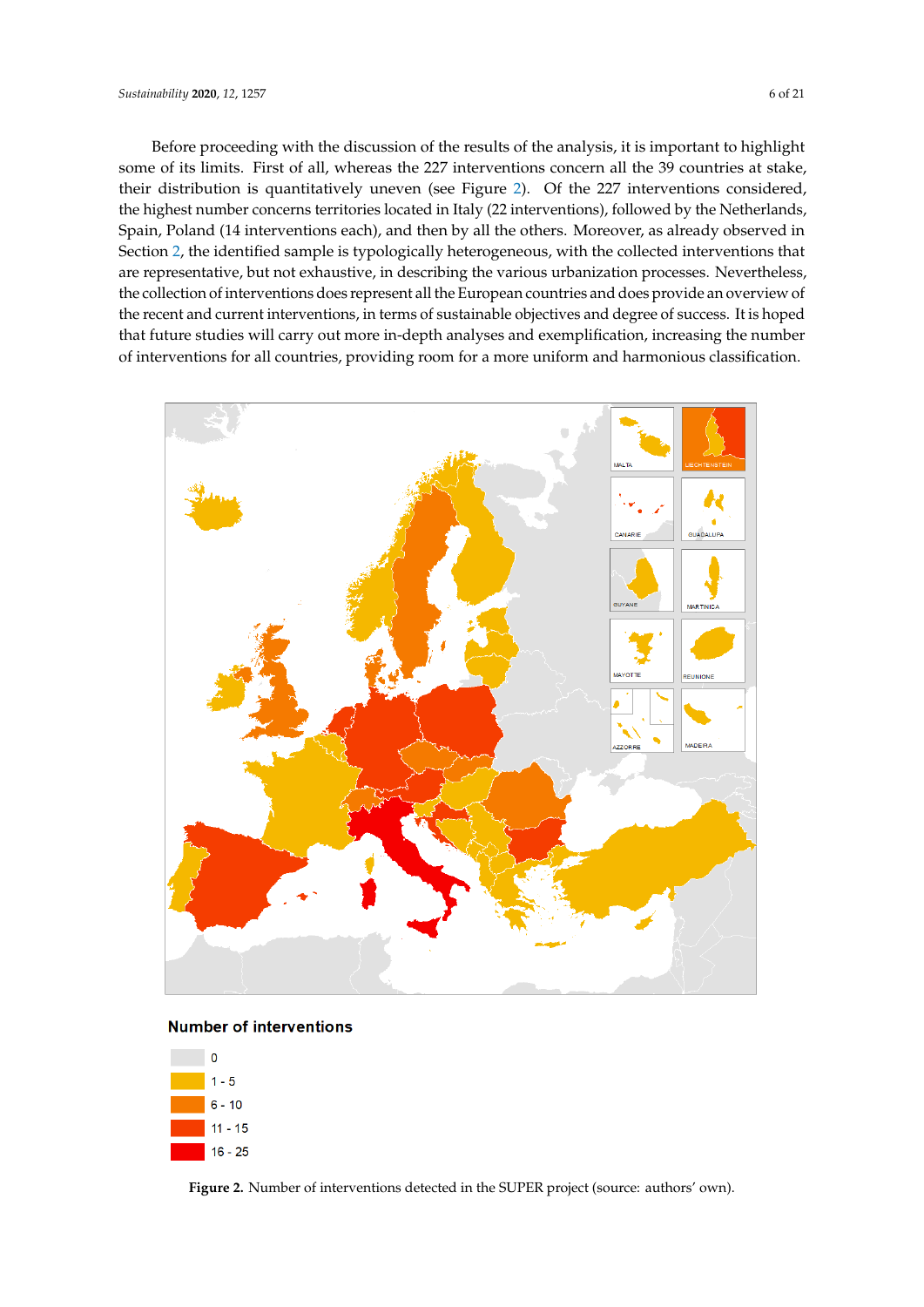#### **4. Results and Discussion**

The adopted methodology makes it possible to analyze the results of the interventions related to the previously introduced categories: scale of interest, type of territory, type of intervention and type of instrument and, for each of them, to identify the degree of success of each intervention with respect to the objective of sustainable urbanization and land use.

Most of the collected interventions (97/227, see Table 3) are designed at a national scale (NUTS0), thus affecting an entire country. In Italy, for example, the National Strategy of Adaptation to Climate Change (2015) provides a vision to address adaptation to climate change, actions and guidelines to develop adaptive capacity and concrete proposals on measures and adaptation priorities. As [14] (p. 771) point out, it also faces the issues of desertification and soil degradation, outlining the measures of protection and mitigation in relation to global warming in relation to the United Nations Framework Convention on Climate Change (UNFCCC). Most of the interventions focus on urban and rural areas (195/227). In Sweden, for example, the Royal Seaport eco-district is considered a very positive urban intervention; in particular, the new neighborhood presents high standards in terms of energy efficiency and sustainability (for more information see [15]). Regarding the type of interventions, most of these are containment (74/227, e.g., the Corona Verde in Italy, the Green Belt in the United Kingdom—for more information see [16,17]), governance (49/227, for example, the Structural Plan of the Union of Municipalities of Bassa Romagna), densification and regeneration (both 28/227, e.g., the "Gründachstadt Linz" (roof greening of the city of Linz)). The 1984 municipal Green Space Plan of the city of Linz included incentives to increase greening in built-up areas to reduce air pollution. This regeneration intervention is considered successful as it has transformed the city from a post-industrial city to a green and sustainable city and, since 2008, the city has been officially recognized as a leading green roof city in Austria (for more info see [18,19]).

Moving on to the tools used, they are mostly strategies (62/227, e.g., the Italian National Strategy for Inner Areas, SNAI, the Austrian 'Vision Rheintal') and legal devices (51/227, e.g., the Environmental Code No. 152/2006, the Montenegrin 2017 Law on Spatial Planning and Construction of Facilities). In particular, the Italian Code on the Environment sets out the legislative framework applicable to all the issues concerning environmental protection. Thus, it is the national regulatory framework for environmental issues, including soil protection, desertification prevention, and hydrogeological risk. The Code represents a major turning point in Italian environmental legislation and aims to harmonize the different environmental sectoral laws (e.g., those relating to waste, water, and air pollution). It is considered to be an effective instrument that promotes long-term sustainable development. Likewise, the Montenegrin 2017 Law on Spatial Planning and Construction of Facilities is deemed to have brought significant innovations in the field of spatial planning and construction. The SNAI (2014), on the other hand, is an Italian national program that aims to provide local strategies to deal with depopulation and the economic weaknesses of some areas in the interior with declining populations. Among the SNAI's various objectives, achieving the sustainability of social, economic, and environmental actions is one of the most important. In the 2014–2020 programming period, many new integrated policies have been applied in rural areas that are distant from the main service centers (60% of the national surface area). Like the Environmental Code, the SNAI is recognized as widely successful, but for the moment, the national population does not yet seem to be fully aware of the possibilities the program offers, although it seems to be gaining importance [20]. There are many other ongoing strategies, such as the Vision Rheintal, in the Voralberg region in Austria. The Vision sets the guidelines for long-term socio-economic development in the Rhine Valley, strengthening cooperation beyond municipal boundaries and implementing joint actions to tackle common challenges. For example, it aims to protect natural resources (e.g., creating green corridors) and manage more effectively land-use in the region. For [21] (p. 468), the "use of resilience as a positive vision is useful as a normative foundation of learning and transformative processes".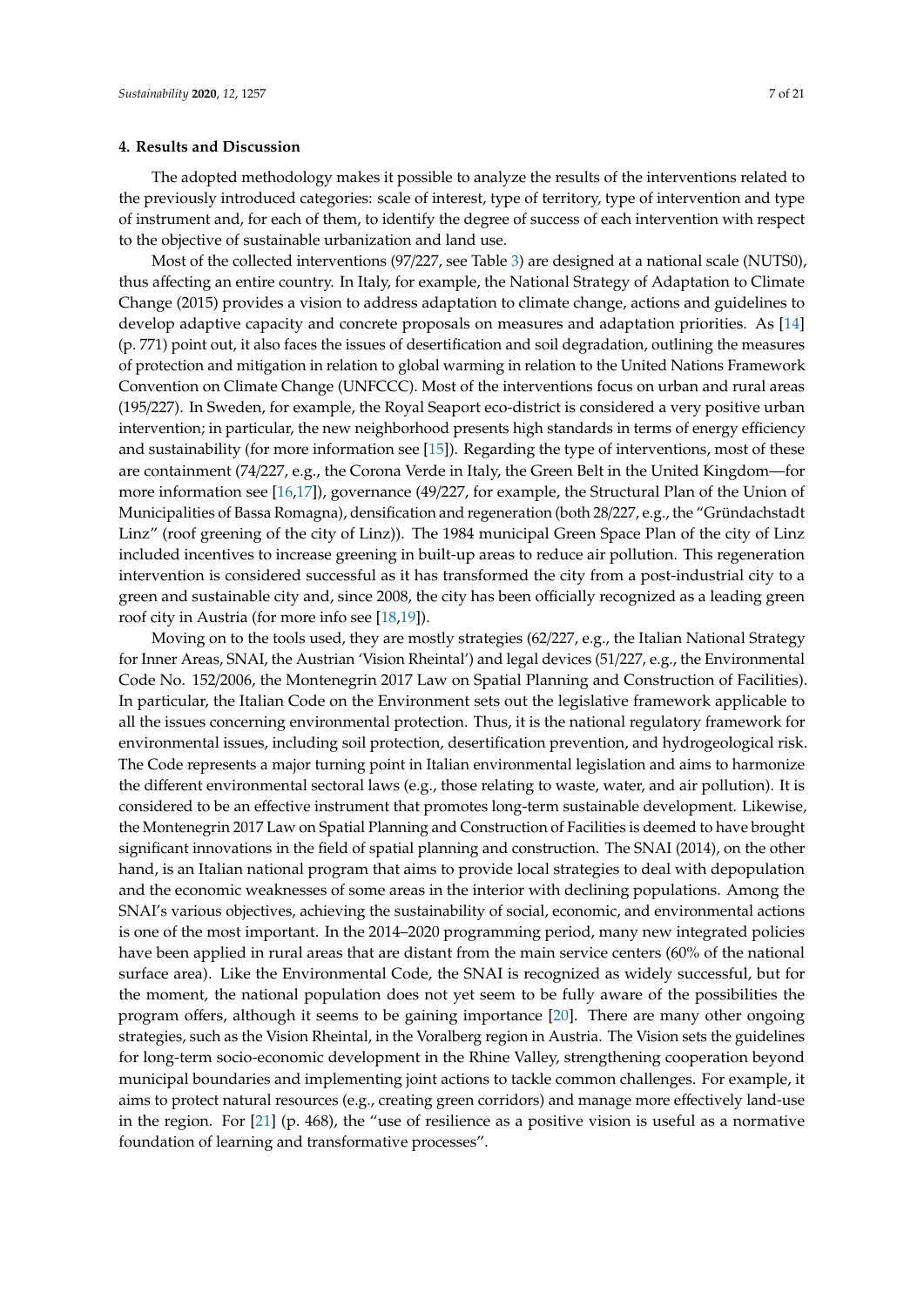|                                | Type  | n.    |           | Type                  | n.    |              | Type                 | n.    |            | Type                   | n.    |
|--------------------------------|-------|-------|-----------|-----------------------|-------|--------------|----------------------|-------|------------|------------------------|-------|
|                                | NUTS0 | 97    |           | Urban                 | 125   |              | Densification        | 28    |            | Legal<br>device        | 51    |
|                                | NUTS1 | 8     |           | Rural                 | 70    |              | Containment          | 74    |            | Land use<br>regulation | 46    |
|                                | NUTS2 | 24    |           | Functional            | 37    |              | Regeneration         | 28    |            | Strategy               | 62    |
| Scale of interest/Geographical | NUTS3 | 39    | Type of   | Coastal               | 19    | Type of      | Governance           | 49    | Type of    | Program                | 21    |
| Distribution                   | LAU1  | 41    | territory | Mountain              | 12    | intervention | Spatial<br>quality   | 19    | instrument | Project                | 46    |
|                                | LAU2  | 36    |           | Peripheral            | 35    |              | Transport            | 14    |            | Subsidy                | 5     |
|                                |       |       |           | Cross-border          | 16    |              | Environment          | 14    |            |                        |       |
|                                | Other | 3     |           | Scarcely<br>populated | 15    |              | Rural<br>development | 3     |            | Other                  |       |
|                                |       |       |           | Other<br>(nation)     | 69    |              | Other                | 17    |            |                        |       |
|                                | Total | 248 * |           | Total                 | 398 * |              | Total                | 246 * |            | Total                  | 232 * |

Table 3. Number of interventions for analytical category (source: authors' own).

\* an intervention may concern territories of different categories.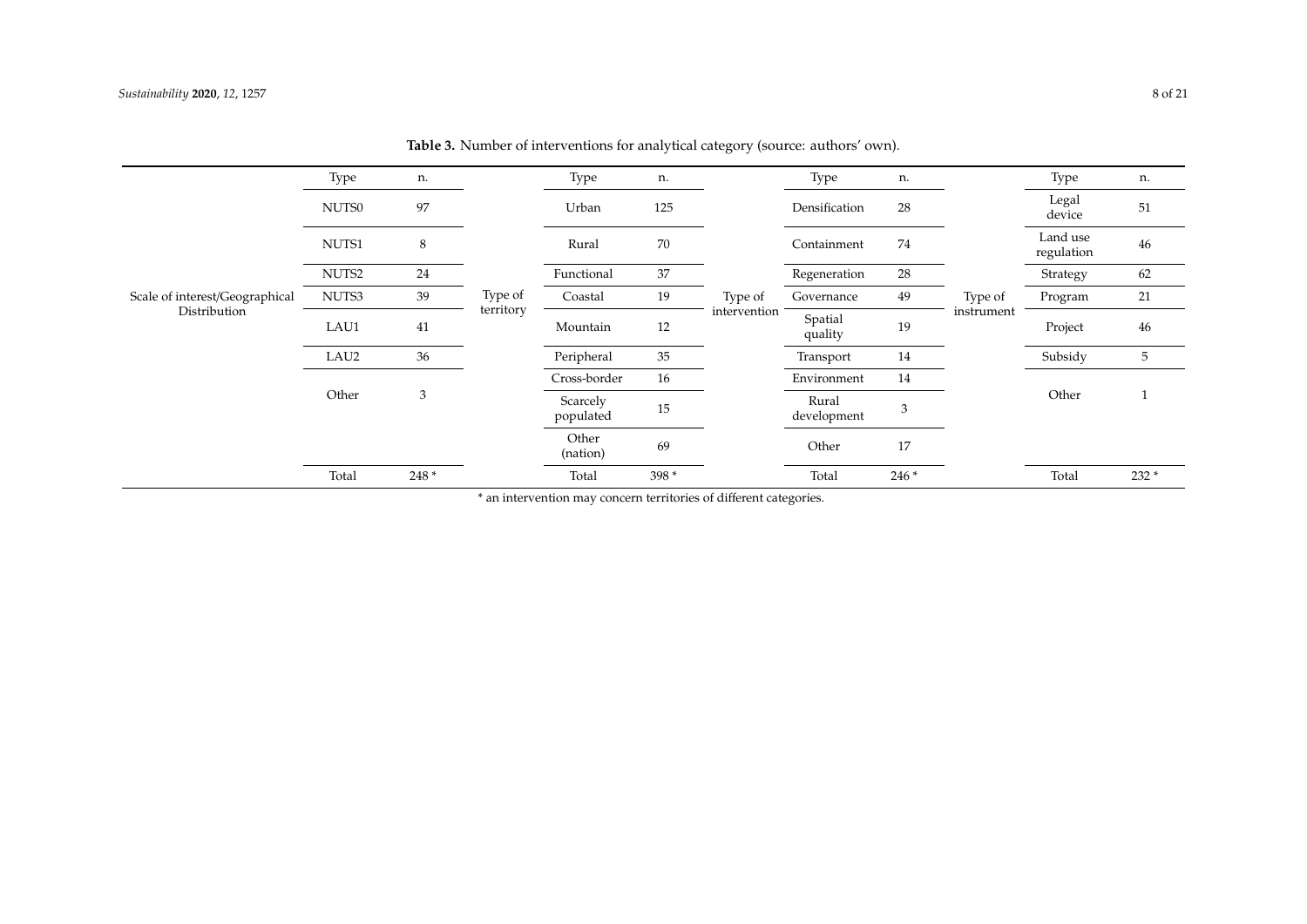The subdivision of the collected interventions in the abovementioned analytical categories also allows formulating a number of considerations concerning the effectiveness of the interventions adopted in Europe to promote sustainable use of the land (Table 4). In particular, the degree of success is based on the objective of the intervention, as well as on its sustainability  $(1 =$  unsuccessful;  $2 =$  scarcely successful;  $3 =$  mixed success,  $4 =$  almost successful;  $5 =$  successful). As explained in Section 3, the identification of the effectiveness of the interventions was mainly carried out by the collection of data obtained through the online questionnaire, where the experts could evaluate the degree of success of the interventions in terms of sustainable land use. The degree of success described in Section 4.1, Section 4.2, and Section 4.3 is based on the triangulation of this data with the pertinent literature and related research studies.

As regards the scale of interest, 70% of NUTS3 category interventions proved some sort of effectiveness (grades 4 and 5), while 50% of category LAU1 interventions report mixed (grade 3) and only 31% effective results (grades 4 and 5). Of the 227 interventions, 43% of the urban typology and 50% of the rural typology are effective at least to some extent (grades 4 and 5). Instead, 33% of containment interventions are grade 4 and 15% grade 5, while 36% are grade 3. Governance interventions are fairly effective; 32% are grades 4 and 5, and 54% are grade 3. Finally, with regards the type of instruments, 49% of the strategies are effective (grades 4 and 5), while 41% have mixed results (grade 3).

| Type                                           |                     |              |                |                  | <b>Degree of Success</b> |                 |                |
|------------------------------------------------|---------------------|--------------|----------------|------------------|--------------------------|-----------------|----------------|
|                                                |                     | $\mathbf{1}$ | $\overline{2}$ | 3                | 4                        | 5 <sup>5</sup>  | n.a.           |
|                                                | NUTS <sub>0</sub>   | 14           | 6              | 27               | $\overline{21}$          | $\overline{15}$ | 14             |
|                                                | NUTS1               | $\Omega$     | $\mathbf{0}$   | 4                | 1                        | 1               | 1              |
|                                                | NUTS2               | 3            | $\mathbf{1}$   | 9                | 8                        | $\overline{2}$  | $\mathbf{1}$   |
| Scale of interest/geographical<br>distribution | NUTS3               | 2            | $\mathbf{1}$   | 6                | 14                       | 7               | 5              |
|                                                | LAU1                | 5            | $\overline{2}$ | 18               | 5                        | 6               | 5              |
|                                                | LAU <sub>2</sub>    | 6            | 3              | 8                | 7                        | 9               | 3              |
|                                                | Other               | $\Omega$     | $\mathbf{0}$   | $\overline{2}$   | $\theta$                 | $\Omega$        | $\mathbf{1}$   |
|                                                | Urban               | 11           | $\overline{7}$ | 43               | 28                       | 18              | 18             |
|                                                | Rural               | 7            | 3              | 21               | 24                       | 7               | 8              |
|                                                | Functional          | 5            | $\overline{2}$ | 16               | 8                        | 4               | $\overline{2}$ |
|                                                | Coastal             | 1            | $\mathbf{1}$   | $\overline{2}$   | 9                        | 3               | 3              |
| Type of territory                              | Mountain            | 3            | $\Omega$       | 4                | 3                        | 1               | $\mathbf{1}$   |
|                                                | Peripheral          | 5            | 4              | 10               | 11                       | $\overline{2}$  | 3              |
|                                                | Cross-border        | 1            | $\Omega$       | 8                | 5                        | $\Omega$        | $\overline{2}$ |
|                                                | Scarcely populated  | 2            | 2              | 4                | 4                        | $\overline{2}$  | 1              |
|                                                | Other (nation)      | 12           | $\overline{2}$ | 20               | 13                       | 13              | 9              |
|                                                | Densification       | 3            | $\Omega$       | 9                | 9                        | 5               | $\overline{2}$ |
|                                                | Containment         | 4            | 6              | 24               | 22                       | 10              | 8              |
|                                                | Regeneration        | 1            | $\overline{2}$ | 5                | 7                        | 9               | $\overline{4}$ |
|                                                | Governance          | 3            | $\overline{2}$ | 20               | 9                        | 3               | 12             |
| Type of intervention                           | Spatial quality     | 4            | $\overline{2}$ | 8                | 3                        | 1               | $\mathbf{1}$   |
|                                                | Transport           | 0            | $\mathbf{0}$   | 5                | 3                        | 4               | $\overline{2}$ |
|                                                | Environment         | 3            | $\Omega$       | $\overline{2}$   | $\overline{4}$           | 3               | $\overline{2}$ |
|                                                | Rural development   | $\Omega$     | $\Omega$       | $\boldsymbol{0}$ | 1                        | $\overline{2}$  | $\mathbf{0}$   |
|                                                | Other               | 11           | 1              | 3                | $\Omega$                 | 1               | 1              |
|                                                | Legal device        | 8            | 5              | 17               | 9                        | 7               | 5              |
|                                                | Land use regulation | 4            | $\mathbf{1}$   | 18               | 15                       | $\overline{4}$  | $\overline{4}$ |
|                                                | Strategy            | 4            | 1              | 21               | 17                       | 8               | 11             |
| Type of instrument                             | Program             | 1            | $\mathbf{1}$   | 7                | 5                        | 6               | 1              |
|                                                | Project             | 10           | $\overline{2}$ | 8                | 8                        | 10              | 8              |
|                                                | Subsidy             | 1            | $\mathbf{1}$   | $\boldsymbol{0}$ | 1                        | $\mathbf{0}$    | $\overline{2}$ |
|                                                | Other               | 1            | $\mathbf{0}$   | 0                | $\mathbf{0}$             | $\overline{0}$  | $\mathbf{0}$   |

**Table 4.** Degree of success of the interventions for analytical category (source: authors' own elaboration).

After these preliminary considerations concerning the statistical distribution of the collected sample in relation to the identified analytical categories and the effectiveness of the interventions, further intersections of these categories were performed, in order to dig more in details on the actual reasons behind their success. The obtained results are discussed in the following subsections. In particular, the analysis first focuses on the interrelations between the category of types of interventions and that of the type tools in order to understand, also considering the degree of success, which are the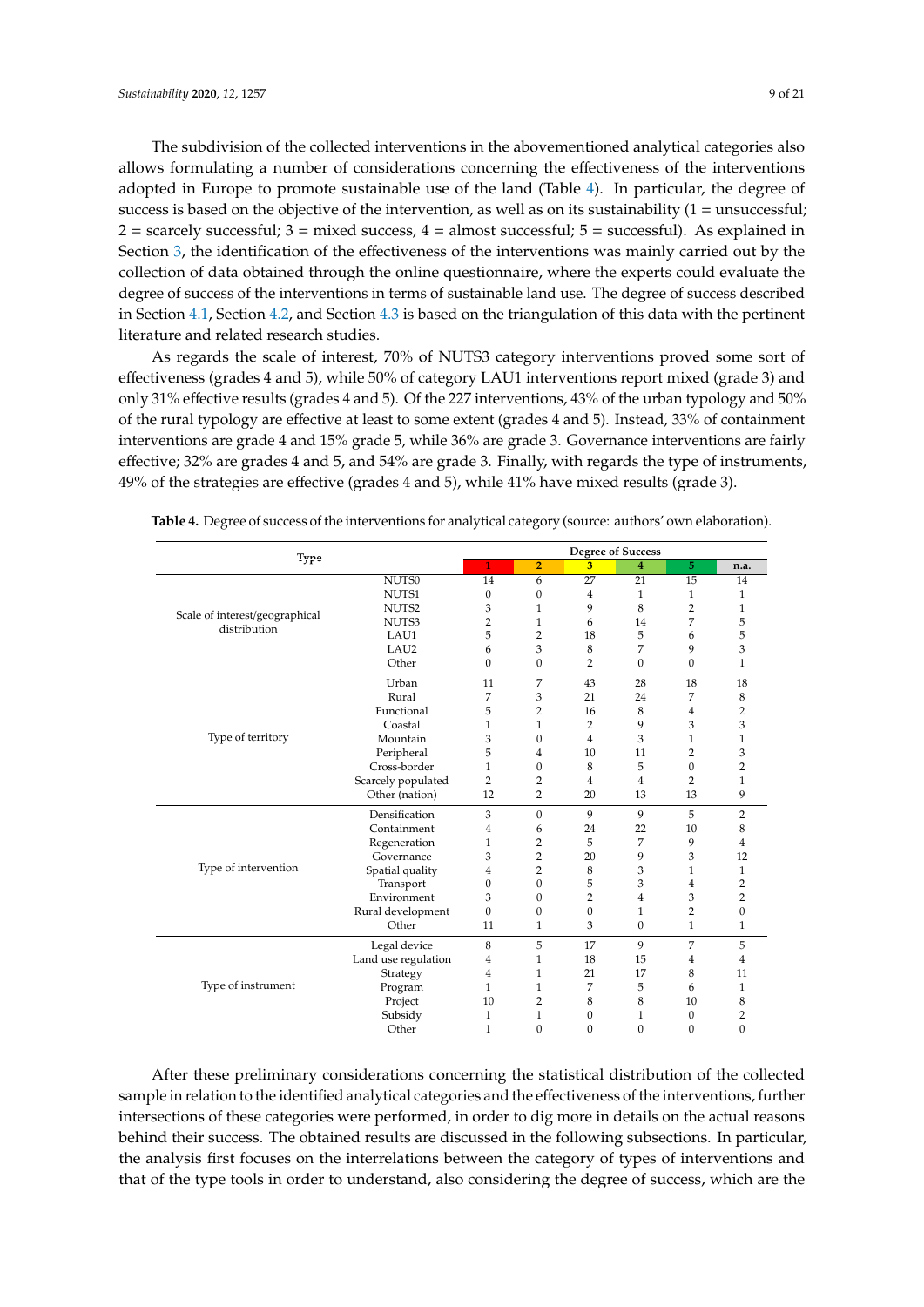most effective and adequate tools in relation to interventions with different aims. Additional insights are then provided by looking at two other types of interconnections: those between the category of territories and that of tools, and those between the category of territories and that of interventions.

#### *4.1. The E*ff*ectiveness of the Di*ff*erent Types of Instruments in Relation to Di*ff*erent Types of Interventions*

By intersecting the 'type of intervention' category with the 'type of instrument' (Table 5), it is possible to observe the presence of a high number of containment interventions implemented through the adoption of land use regulations (26) or other legal devices (18). For example, the municipality of Cassinetta di Lugagnano (MI) is the first Italian municipality to have approved (in 2007) a zero-growth urban variant, keeping agricultural land intact (for more information see [22]. The number of governance interventions implemented through strategies is also high (24); see, for example, the master plan of the city of Helsinki (2017), which promotes the sustainable growth of the city, enhancing public transport. The city plan provides long-term strategic guidelines and, in order to face future challenges, provides a roadmap for Helsinki's 2050 future growth. For example, since the population is expected to increase by 250,000 new residents, more housing areas are required. As regards the instruments, 17 projects concern urban regeneration (e.g., Reinventing Paris, Dublin Docklands) and seven containment projects. In particular, the Reinventing Paris (Réinventer Paris) project is a current initiative (launched in 2017), which aims to revitalize forgotten areas of the city, in order to guarantee long-term sustainable development. It is considered one of the biggest calls for urban projects at a city level; the city of Paris has been asking urban designers to come up with innovative solutions for unused or under-used city-owned plots, also subterranean (e.g., the ghost metro station of Croix-Rouge). Since the project has been recently launched, it is still too early to evaluate the impacts; however, it is expected to be very promising. In Ireland, the Dublin Docklands regeneration project is considered another positive intervention since it promotes sustainable development and the rehabilitation of brownfield areas (for more information see [23]). This regeneration project is interesting since the transformation can be seen as directly reflective of the shifting dynamics of port facilities, deindustrialization, and the subsequent emergence of the services-based economy. As a deindustrialized site, the Docklands can be seen as encapsulating these shifts, both in terms of function and urban form. On the contrary, the interventions carried out through subsidies are not numerous (only two are linked to containment interventions) and pay little attention to densification strategies, regeneration and environmental policies.

In the light of this first analytical elaboration, it is possible to discuss the impact of the collected interventions and tools further, analyzing whether they are effective or not in a sustainable land use perspective (Table 6). In particular, of the 26 containment interventions implemented through the introduction of land use regulations, 11 are very effective (grades 4 and 5), and 11 have mixed results. In Croatia, for example, the Physical Planning Act (2014) is considered effective because it has promoted the protection of coastal areas and limited the construction of new built-up areas. The Physical Planning Act has led to more harmonization of Croatian regulations with the Protocol on Integrated Mediterranean Coastal Zone Management as regards protected coastal areas, which are considered to be of special interest to the country. The expert providing information for SUPER observed that the intervention is generally successful but that "some adjustments should be made responding to some new trends". In Switzerland, during the 2013 referendum to limit land take, the majority (63%) of the Swiss population voted in favor of a revised Federal Law on Spatial Planning in order to regulate housing development, preserve the landscape and to reduce urban sprawl (for more information see [24]). This process led to the 2014 revision of the Federal Law of Spatial Planning, which affirms that future development should mainly take place within existing building zones. As a result, both the cantons and the municipalities must adapt their plans to the new Federal provisions. Even if it is still too early to fully evaluate the outcomes of the referendum and of the revised Federal Law on Spatial Planning, the overall process is perceived as successful. Indeed, the respondent describes it as "an innovative decision-making process". Instead, of the 24 governance interventions implemented through strategies, seven are very effective (grades 4 and 5), and 11 present mixed results. In Austria,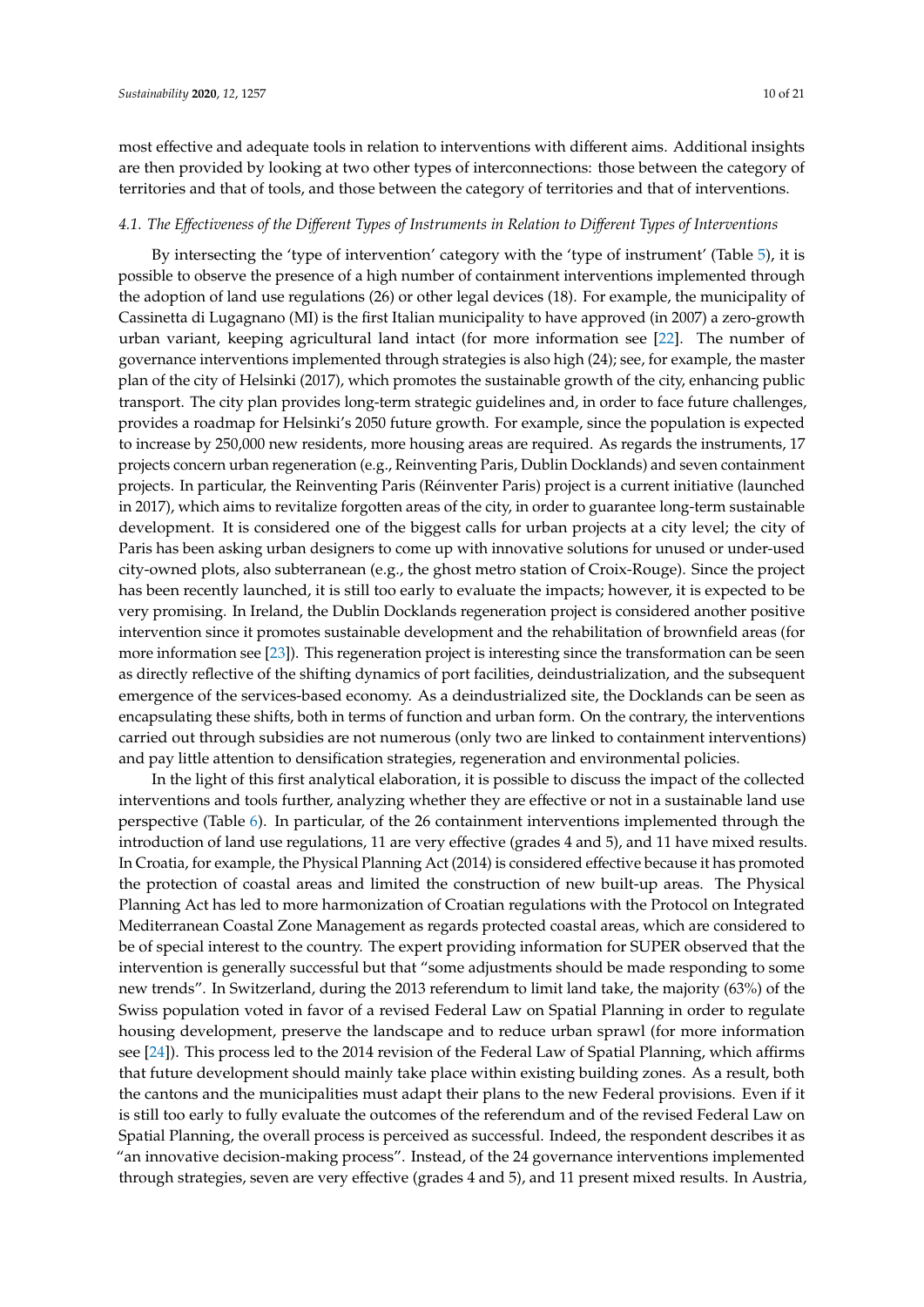for example, the Vienna urban development plan (STEP) is considered effective, with favorable results in terms of sustainability and quality of life. In particular, the urban development plan (STEP 2005) identified 13 specific 'target areas' of the city that deserved the special attention of urban planners. Ten years of target area management in Vienna seem to have resulted in favorable developments in such areas (e.g., the transformation of the Danube Canal into a recreational area). Thus, the interventions seem to have led to positive policy outcomes in terms of sustainable land use. This management of the city has also enhanced the coordination and collaboration between the interested stakeholders, as well as the consultation between the private and public actors (e.g., municipality, landowners, private developers, planners). In Greece, the master plan of the city of Athens (2014) sets out the strategic guidelines and spatial priorities and addresses the topics of land use conflicts, such as urban sprawl and nature protection (especially in the areas in northern and eastern Attica), as well as climate change issues (for more information on the spatial planning system in Greece, see [25]). However, it is still too early to understand the success of the intervention. In fact, the ESPON interviewer points out that even if the plan "is supposed to be a more sustainable planning direction. It has not been officially evaluated yet."

#### *4.2. The E*ff*ectiveness of Di*ff*erent Types of Instruments towards Di*ff*erent Territories*

By intersecting the 'type of territory' category with that of the 'type of instrument' (Table 7), it is possible to be observed that a high number of interventions are implemented in urban areas through the implementation of strategies (33) and projects (36). For example, the Flemish government has agreed on a 'concrete stop' deal (known as 'betonstop'), a clampdown on consuming open green space for construction projects, whether it concerns housing, industry, or road infrastructure. An interesting instrument offered by the federal planning authority of Lower Austria to their municipalities for pre-assessing the financial costs of rezoning and urban expansion is the 'infrastructural cost calculator' ('Niederösterreichischer Infrastrukturkostenkalkulator'). With this free strategic online planning tool, municipalities are able to pre-assess eventual municipal infrastructural costs and tax revenues that would come with a certain increase in the population [26]. Thus, as a strategic planning instrument, it supports municipalities in financial questions when developing building land. Another interesting example is the Parckfarm project in Belgium, a new model of public space that combines the characteristics of a park and local micro-farming, by transforming former railway lines into a sustainable public park with community activities. The aim of the project is to accustom citizens to agricultural practices in the city, as well as to promote public meetings with neighbors, farmers, designers, and politicians. As regards rural areas, land use regulations (24) and strategies (20) are also high. For example, the Huerta de Valencia spatial plan, one of the ten in-depth case studies of the ESPON SUPER project, aims to preserve more than 11,000 hectares of agricultural land and to recover 250 hectares of orchards and more than 100 traditional buildings. In the case of the Integrated Coastal Zone Management in Malta, the plan provides a framework to stimulate a more concerted and integrated approach to sustainable coastal zone management by involving public and private stakeholders. As can be observed from the table, the interventions carried out through subsidies are not numerous (only three are linked to urban and rural areas).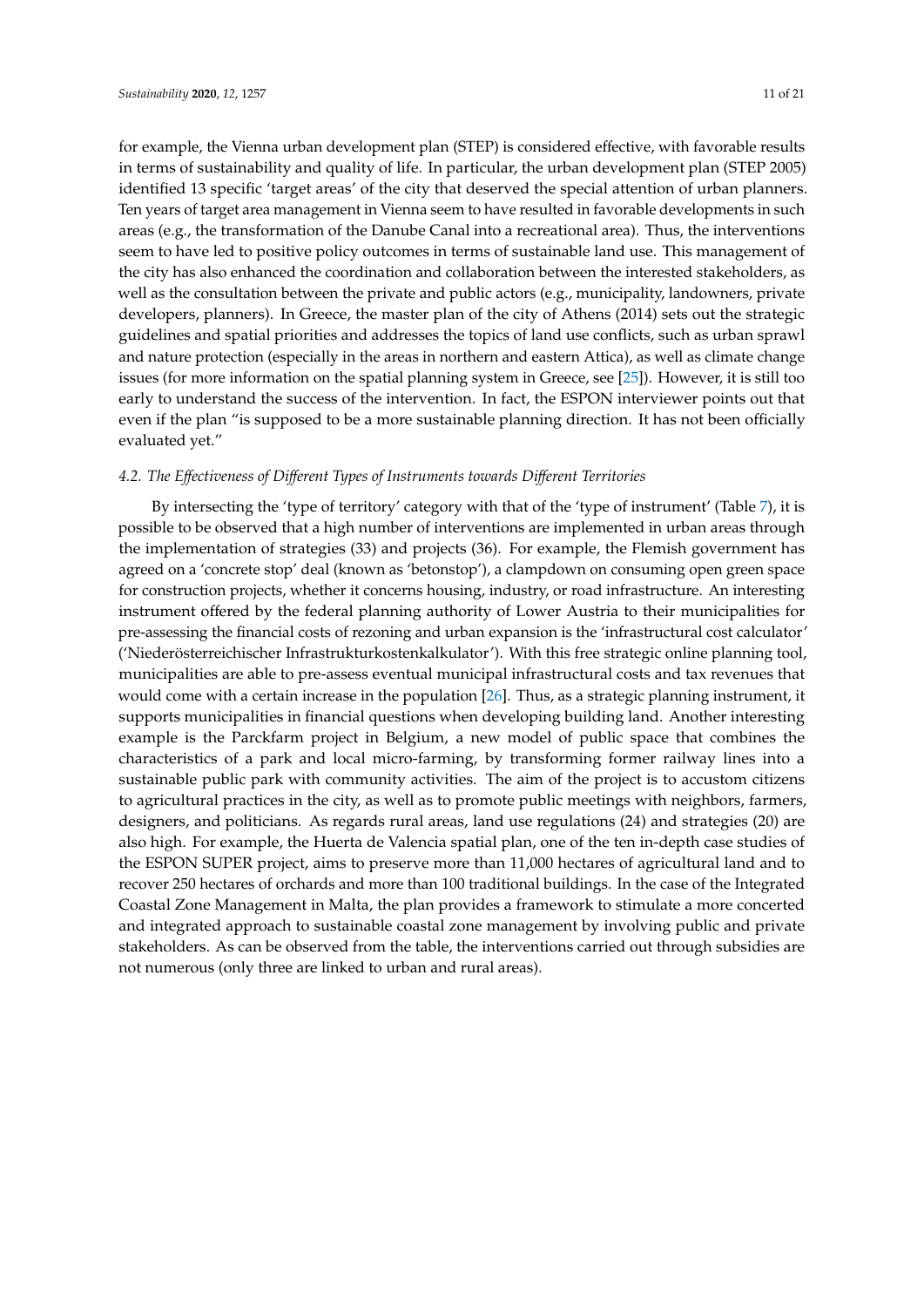| Type                 |                   |                     |                            |                 | <b>Type of Instrument</b> |         |         |       |
|----------------------|-------------------|---------------------|----------------------------|-----------------|---------------------------|---------|---------|-------|
|                      |                   | <b>Legal Device</b> | <b>Land Use Regulation</b> | <b>Strategy</b> | Program                   | Project | Subsidy | Other |
|                      | Densification     |                     |                            |                 |                           |         |         |       |
|                      | Containment       |                     | 26.                        |                 |                           |         |         |       |
|                      | Regeneration      |                     |                            |                 |                           |         |         |       |
|                      | Governance        | 10                  | 10                         |                 |                           |         |         |       |
| Type of intervention | Spatial quality   |                     |                            |                 |                           |         |         |       |
|                      | Transport         |                     |                            |                 |                           |         |         |       |
|                      | Environment       |                     |                            |                 |                           |         |         |       |
|                      | Rural development |                     |                            |                 |                           |         |         |       |
|                      | Other             |                     |                            |                 |                           | 10      |         |       |

Table 5. Intersection of interventions and instruments (source: authors' own).

Table 6. Degree of success of interventions and tools (source: authors' own).

| <b>Type</b>       |   | <b>Legal Device</b> |                  |                | <b>Land Use Regulation</b> |    |    |                |                | Strategy |                |                |  | Program |   |              |  | Project |                |          |  | Subsidy |   | Other |          |
|-------------------|---|---------------------|------------------|----------------|----------------------------|----|----|----------------|----------------|----------|----------------|----------------|--|---------|---|--------------|--|---------|----------------|----------|--|---------|---|-------|----------|
| Densification     |   |                     |                  |                |                            |    |    |                |                |          | 3              |                |  |         | 0 | $\theta$     |  |         |                |          |  |         |   |       | $\theta$ |
| Containment       |   |                     |                  |                |                            | 10 |    |                |                |          | 5 <sup>1</sup> |                |  |         |   |              |  |         | $\overline{ }$ |          |  |         |   |       | $\theta$ |
| Regeneration      |   |                     |                  |                |                            | U  |    | $\theta$       |                |          |                | $\Omega$       |  |         |   |              |  |         |                |          |  |         |   |       | $\Omega$ |
| Governance        | 0 |                     | $\left( \right)$ |                |                            |    |    |                |                |          | 6              | 6              |  |         |   |              |  |         |                |          |  |         |   |       | $\Omega$ |
| Spatial quality   |   |                     |                  |                |                            |    | -0 |                |                |          |                | $\overline{0}$ |  |         |   | $\cup$       |  |         |                |          |  |         |   |       | $\Omega$ |
| Transport         |   |                     |                  | $\theta$       |                            |    |    | $\overline{0}$ |                |          |                | $\Omega$       |  |         |   |              |  |         |                |          |  |         |   |       | $\Omega$ |
| Environment       |   |                     |                  |                |                            |    |    | $\overline{0}$ |                |          |                |                |  |         |   |              |  |         |                | $\Omega$ |  |         |   |       | $\Omega$ |
| Rural development |   |                     |                  | $\overline{0}$ |                            |    |    |                |                |          |                | $\mathbf{0}$   |  |         |   |              |  |         |                |          |  |         |   |       | $\Omega$ |
| Other             |   |                     |                  | $\theta$       |                            |    |    | 0 <sup>1</sup> | $\overline{0}$ |          | $\theta$       | $\Omega$       |  |         |   | $\mathbf{0}$ |  |         |                |          |  |         | 0 |       |          |

The colors of the cells represent the degree of success: Red = unsuccessful; Orange = scarcely successful; Yellow = mixed success; Light green = almost successful; Dark green = successful; Grey = not applicable.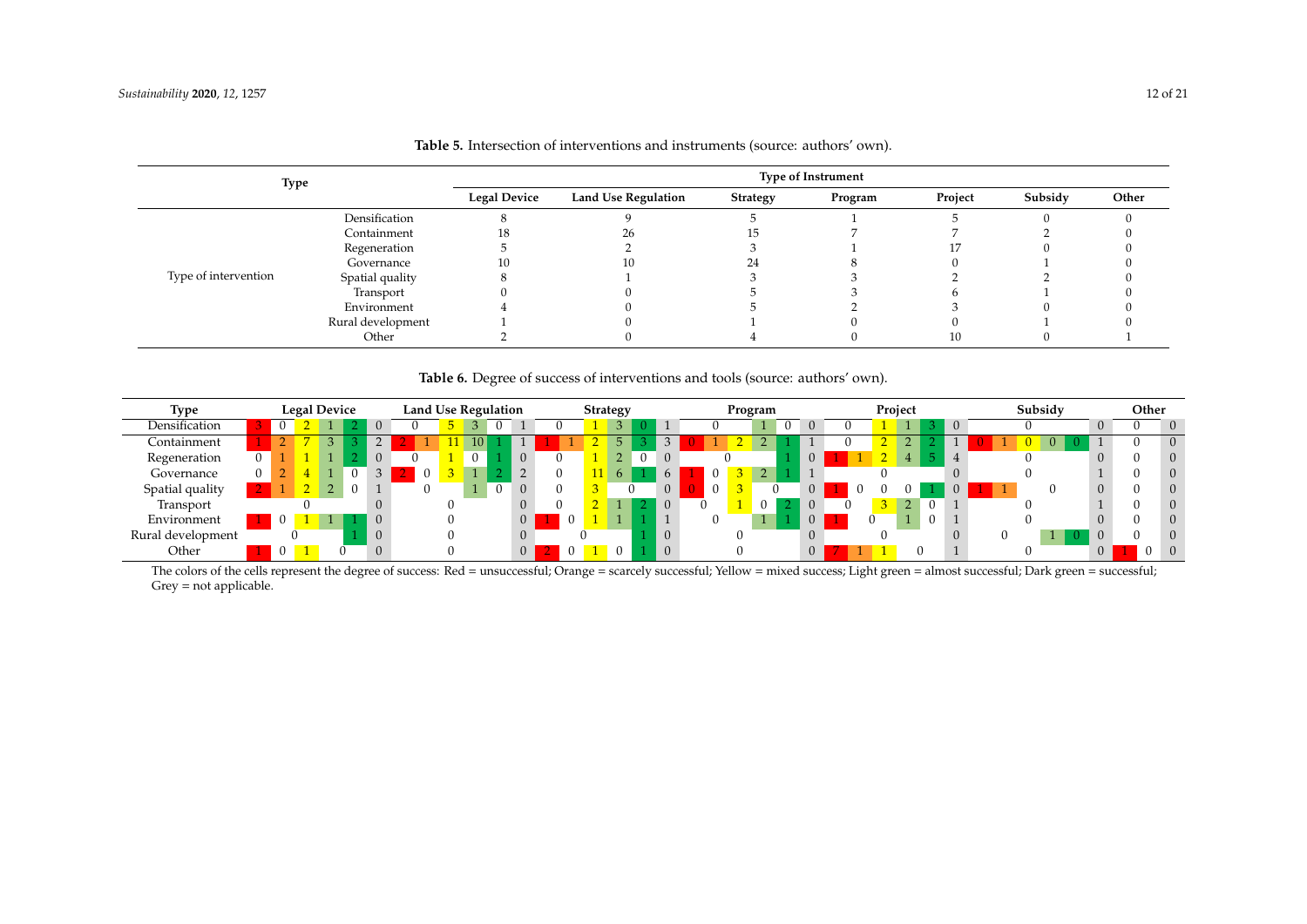Further considerations concerning the impact of the interventions presented in Table 7 may be developed, when considering their degree of success in relation to sustainable land use (see Table 8). In particular, of the 33 strategies implemented in urban areas, 13 are held to be very effective (grades 4 and 5), and 13 have mixed results. In Italy, for example, the municipal, structural plan of the Union of Municipalities of Bassa Romagna (Unione dei Comuni della Bassa Romagna) is considered a good instrument that contrasts urban sprawl and supports sustainable development. The 9 Municipalities of the Union of the Municipalities of Bassa Romagna (Alfonsine, Bagnacavallo, Bagnara di Romagna, Conselice, Cotignola, Fusignano, Lugo, Massa Lombarda and Sant'Agata sul Santerno) have adopted the PSC (Piano Strutturale Comunale) to promote coherent spatial planning throughout the entire territory. Like the Huerta de Valencia spatial plan, the municipal, structural plan of the Union of Municipalities of Bassa Romagna is one of the 10 case studies (see Section 2) chosen by the SUPER project, in order to carry more in-depth analysis (with the help of interviews) and to understand whether the different planning practices are carried out in a sustainable perspective, as well as the degree of efficiency of inter-municipal local plans in terms of sustainable land use. In Denmark, the 2019 revision of the well-known Finger Plan in Copenhagen is another interesting containment intervention, which started in 2016, after a period of public consultation (34 municipalities of the region were also involved). The aim of the plan, originally created in 1947, was to control unregulated development and protect the countryside, as well as to reduce urban sprawl (for more information see [27–30]). Nevertheless, the expert providing information for SUPER observed that the 2019 revision is "likely to reduce the amount of green space in the Greater Copenhagen area".

Of the 36 projects implemented in urban areas, 15 are very effective (grades 4 and 5), and 7 present mixed results. The Bologna Local Urban Environment Adaptation Plan for a Resilient City (BLUE AP) project was created in 2012, with the aim of providing the city of Bologna with a climate change adaptation plan, in order to make the city less vulnerable and to be able to act in case of floods, droughts and other consequences of climate change. The planning and experimentation work carried out with BLUE AP in the city of Bologna will allow the realization of guidelines, which could also be used by other cities that intend to develop similar adaptation plans. The BLUE AP is a European project funded by the LIFE + program (LIFE11 ENV/IT/119), the Community financial instrument whose main objective is to provide specific support to the measures necessary to achieve the objectives set by the Sixth Environmental Action Program. Launched on 1 October 2012 and ended on 30 October 2015, BLUE AP was coordinated by the Municipality of Bologna and involved, as partners, the Kyoto Club, Ambiente Italia, and the ARPA Emilia Romagna. The intervention is seen as successful since it promotes climate change adaptation measures and urban resilience; the interviewer also believes that it has also led to the creation of other sustainable plans, such as the mobility one. In Bulgaria and Serbia, in the cross-border region of Kyustendil–Surdulica, the 2007–2013 project 'Green cross-border area-Investment in nature' is recognized as a positive intervention, since it promotes sustainable cross-border development, environmental education and awareness (e.g., creation of an information center for environmental protection in Vlasina), as well as the exchange of good practices and information (e.g., through public activities and events). The intervention is also considered to be successful, as it promotes the preservation and maintenance of the existing natural resources in urban and protected areas, to ensure sustainable social and economic development in the cross-border region. The possibility to combine a strategic vision with more detailed and tailored initiatives has contributed to the restoration of the area for outside activities in Kyustendil, as well as raising the knowledge of a more active and friendly environmental approach.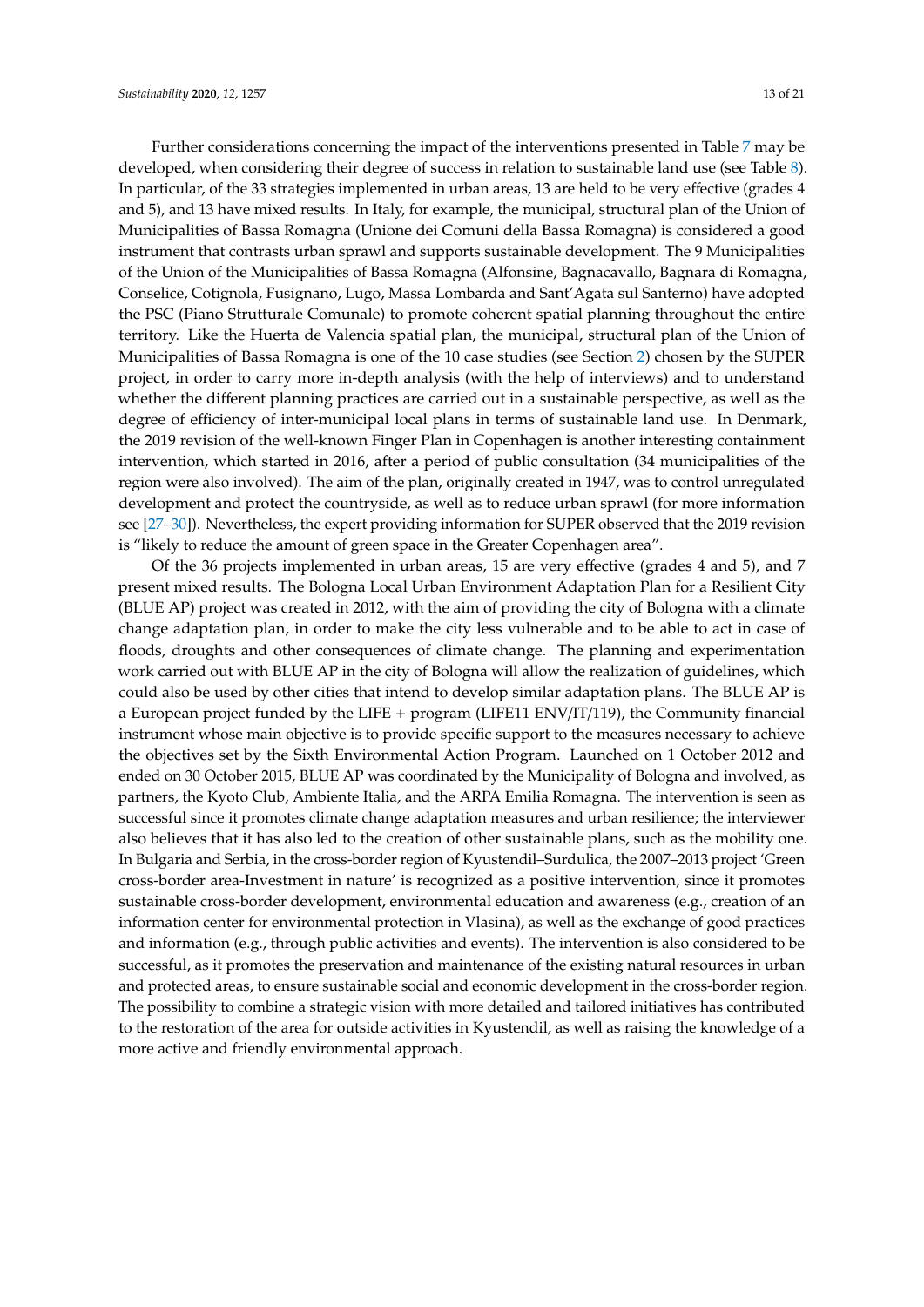|                   | <b>Type</b>        |                     |                            | <b>Type of Instrument</b> |          |         |         |       |
|-------------------|--------------------|---------------------|----------------------------|---------------------------|----------|---------|---------|-------|
|                   |                    | <b>Legal Device</b> | <b>Land Use Regulation</b> | <b>Strategy</b>           | Programm | Project | Subsidy | Other |
|                   | Urban              | 18                  |                            | 33                        | 10       | 36      |         |       |
|                   | Rural              |                     |                            | 20                        |          |         |         |       |
|                   | Functional         |                     |                            |                           |          |         |         |       |
|                   | Coastal            |                     |                            |                           |          |         |         |       |
| Type of territory | Mountain           |                     |                            |                           |          |         |         |       |
|                   | Peripheral         |                     |                            |                           |          |         |         |       |
|                   | Cross-border       |                     |                            |                           |          |         |         |       |
|                   | Scarcely populated |                     |                            |                           |          |         |         |       |
|                   | Other (nation)     | 30                  |                            |                           |          |         |         |       |

# **Table 8.** Degree of success of type of territory and instruments (source: authors' own).

| Type               |  | <b>Legal Device</b> |  |                | <b>Land Use Regulation</b> |    |                |  | Strategy |             |          |                |  | Program  |            |                |          | Project |          |          |   |   | Subsidy |                |          | Other    |
|--------------------|--|---------------------|--|----------------|----------------------------|----|----------------|--|----------|-------------|----------|----------------|--|----------|------------|----------------|----------|---------|----------|----------|---|---|---------|----------------|----------|----------|
| Urban              |  |                     |  |                |                            | 6. |                |  |          | 10          |          | 5              |  |          |            |                |          |         |          |          |   |   |         | $\overline{ }$ |          | $\theta$ |
| Rural              |  |                     |  |                |                            | Q  | $\overline{2}$ |  |          | 6           |          |                |  |          |            |                |          | 4       |          | $\theta$ | 0 | υ |         |                |          | $\theta$ |
| Functional         |  |                     |  |                |                            |    | $\overline{0}$ |  |          | 5.          |          | $\overline{0}$ |  | $\Omega$ |            | $\overline{0}$ |          |         |          |          |   |   |         |                |          | $\theta$ |
| Coastal            |  |                     |  |                |                            | 5  | $\Omega$       |  |          |             | $\Omega$ |                |  |          |            | $\Omega$       |          |         |          |          |   |   |         |                |          | $\theta$ |
| Mountain           |  |                     |  | $\overline{0}$ |                            |    | $\theta$       |  |          | $2^{\circ}$ |          |                |  |          |            |                | $\Omega$ |         | $\theta$ |          |   |   |         |                |          | $\theta$ |
| Peripheral         |  |                     |  |                |                            |    | $\overline{0}$ |  |          |             |          |                |  |          |            |                |          |         |          |          |   |   |         |                |          | $\theta$ |
| Cross-border       |  |                     |  | $\overline{0}$ |                            |    | $\Omega$       |  |          |             |          |                |  |          | $^{\circ}$ | $\overline{0}$ | $\Omega$ |         | 0        |          |   |   |         |                | $\Omega$ | $\theta$ |
| Scarcely populated |  |                     |  |                |                            |    |                |  |          |             |          |                |  |          | $\cup$     | $\overline{0}$ |          |         |          |          |   | U |         | 0              |          | $\theta$ |
| Other (nation)     |  |                     |  |                |                            |    |                |  |          |             |          |                |  |          |            |                |          |         |          |          |   |   |         |                | r        | $\theta$ |

The colors of the cells represent the degree of success: Red = unsuccessful; Orange = scarcely successful; Yellow = mixed success; Light green = almost successful; Dark green = successful; Grey = not applicable.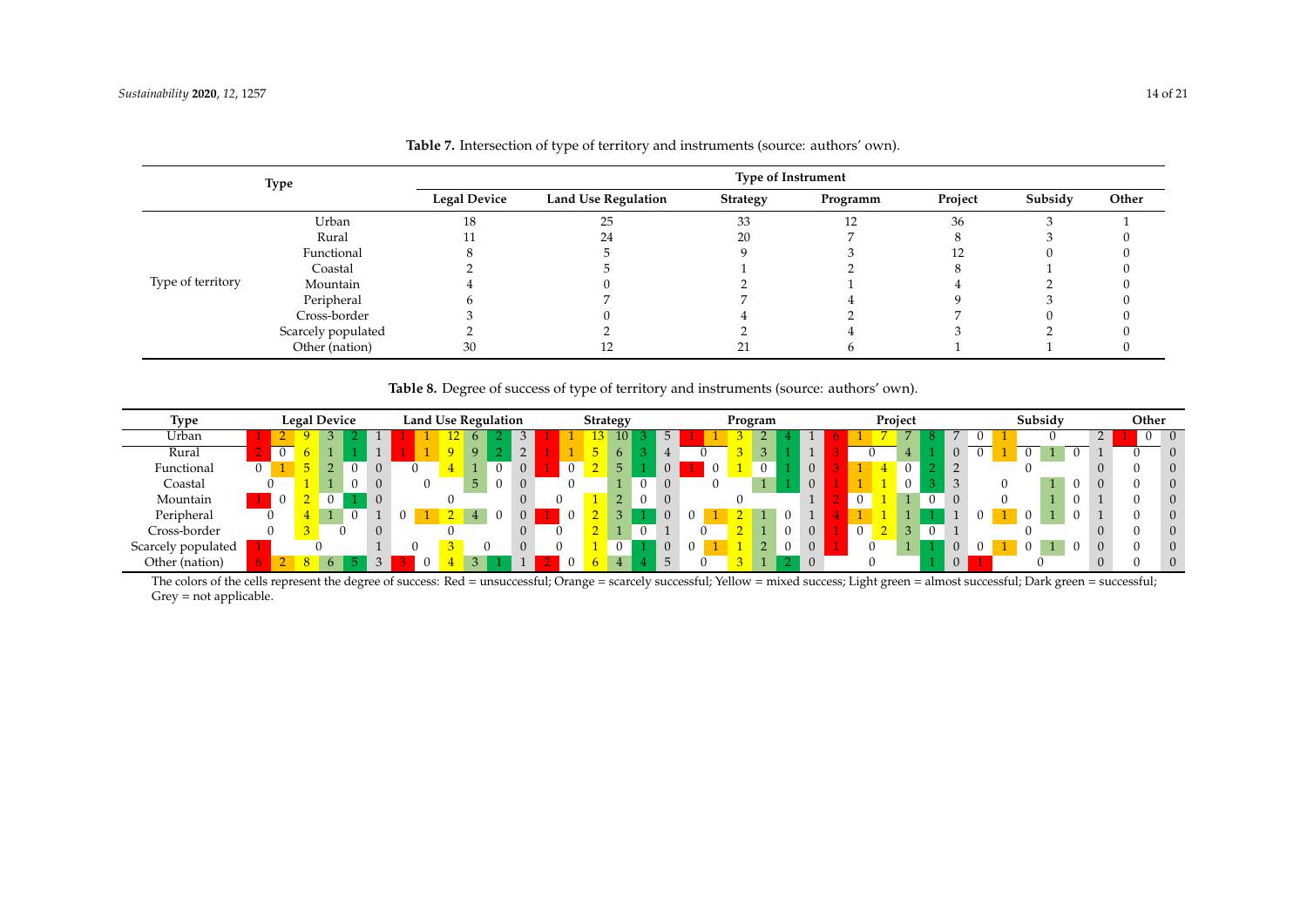#### *4.3. The E*ff*ectiveness of Di*ff*erent Types of Interventions towards Di*ff*erent Territories*

By intersecting the 'type of territory' category with the 'type of intervention' (Table 9), it is possible to observe the presence of a high number of containment interventions in urban (40) and rural (32) areas. For example, green belts and comparable regional concepts of green area development have been developed in Germany (e.g., the Grüner Ring in Leipzig, the regional parks in Berlin), which have been strengthened by informal visions, strategies and intercommunal cooperation (for more details see [31]). Governance interventions are quite high in both urban (29) and rural areas (20). Regeneration (21) and densification (18) interventions are also frequent in urban areas, whereas in rural areas, a smaller number of these types of interventions can be found (for the four interventions). For example, the community-led regeneration process in Casoria (Italy) is perceived as a very successful project, since it has a long-term strategy that aims to minimize the impact of abandoned areas on citizens. The 2013–2018 project had two main objectives: the rehabilitation of abandoned areas and the enhancement of public participation. In particular, the project implemented a series of small interventions in line with the broader urban strategy. From the outset, for example, owners of key brownfield sites were asked to provide temporary public paths on their land to connect future regeneration sites directly with the city center. Nevertheless, certain types of interventions (e.g., rural development, environment, and transport) are not too frequent, especially in the mountain, scarcely populated, and cross-border areas.

After these preliminary considerations, it is interesting to analyze further the impact of the interventions presented in Table 9, as well as their effectiveness and degree of success in terms of sustainable land use (Table 10). In particular, of the 40 containment interventions implemented in urban areas, 13 are very effective (grades 4 and 5) and 15 have mixed results. In Switzerland, for example, the Swiss Agglomeration Programs are considered to be successful. Around 40 agglomerations throughout the country have established a program that enables them to harmonize their transportation, urban development, and land-use plans better, and thereby to take part in federal programs for funding transportation-related infrastructure projects. In the interest of promoting sustainable development, the Swiss government has adopted an agglomeration policy that encourages agglomerations to draft their own transportation and urban development programs. According to the interviewer, thanks to a dedicated national budgetary contribution, the initiative is "generating high interest and seems to further strengthen cooperation across borders within functional areas". Of the 29 governance interventions implemented in urban areas looked at in the SUPER survey, eight are very effective (grades 4 and 5), and 14 present mixed results. In Finland, for example, the 14 municipalities of the Helsinki region and the state have signed agreements on land use, housing, and transport (MAL) for the 2016–2019 period. These MAL agreements enhance cooperation among the municipalities in the respective city regions and between the municipalities and the state in the steering of community infrastructure and coordination of land use, housing, and transport. The aim is to achieve more functional and competitive urban regions and balanced development of the municipalities. The intervention is widely perceived as successful since it promotes a more effective land use management and future sustainable development. The MAL agreements specify, for example, the shared regional objectives for land use and housing production in the coming years and delineate the key development projects concerning the transport network. In Poland, the 2016 planning law and housing policy of the Warsaw metropolitan area is considered a positive intervention which aims to improve the spatial structure of both the city and its surrounding area, in the light of long-term sustainable development (e.g., introducing green corridors, protecting green areas, reducing sprawl). The intervention is, therefore, deemed to be successful. Nevertheless, the expert points out that the intervention has "good potential but needs time". 7 of the 20 governance interventions implemented in rural areas are, according to the SUPER informants, very effective (grades 4 and 5), and 7 present mixed results.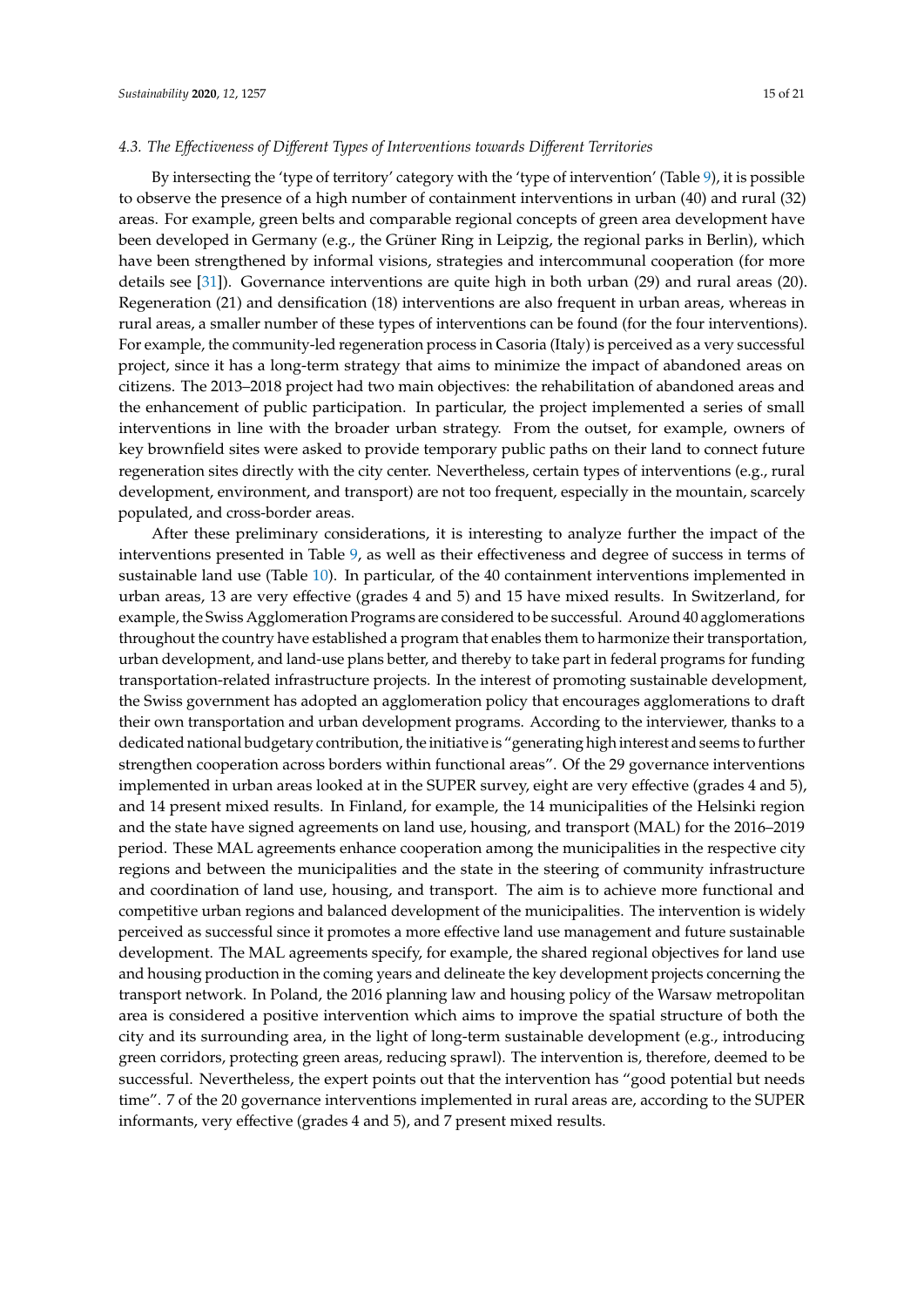|                   | <b>Type</b>        |    |    |                                                   |    | <b>Type of Intervention</b> |                  |                               |       |
|-------------------|--------------------|----|----|---------------------------------------------------|----|-----------------------------|------------------|-------------------------------|-------|
|                   |                    |    |    | Densification Containment Regeneration Governance |    | <b>Spatial Quality</b>      | <b>Transport</b> | Environment Rural Development | Other |
|                   | Urban              | 18 | 40 |                                                   | 29 |                             |                  |                               |       |
|                   | Rural              |    | 32 |                                                   | 20 |                             |                  |                               |       |
|                   | Functional         |    |    |                                                   |    |                             |                  |                               |       |
|                   | Coastal            |    |    |                                                   |    |                             |                  |                               |       |
| Type of territory | Mountain           |    |    |                                                   |    |                             |                  |                               |       |
|                   | Peripheral         |    |    |                                                   |    |                             |                  |                               |       |
|                   | Cross-border       |    |    |                                                   |    |                             |                  |                               |       |
|                   | Scarcely populated |    |    |                                                   |    |                             |                  |                               |       |

| Table 9. Intersection of type of territory and intervention (source: authors' own). |  |  |  |  |  |  |
|-------------------------------------------------------------------------------------|--|--|--|--|--|--|
|-------------------------------------------------------------------------------------|--|--|--|--|--|--|

Table 10. Degree of success of type of territory and interventions (source: authors' own).

| Type                  | Densification | Containment                | Regeneration               | Governance              | <b>Spatial Quality</b> | Environment<br><b>Transport</b>                        | <b>Rural Development</b>   | Other          |
|-----------------------|---------------|----------------------------|----------------------------|-------------------------|------------------------|--------------------------------------------------------|----------------------------|----------------|
| Urban                 | $\epsilon$    |                            |                            |                         |                        | $2 \quad 0 \quad 2$                                    |                            |                |
| Rural                 |               | $\Omega$                   | 0 <br>$\mathbf{Z}$ .       |                         |                        | $\Omega$<br>$\Omega$<br>0 <sup>1</sup>                 | $\cup$                     |                |
| Functional            |               |                            | $\vert$ 0                  | $\Omega$                |                        | $\Omega$<br>$\Omega$<br>$\Omega$                       | $\Omega$                   |                |
| Coastal               |               | $\Omega$                   | 0                          | $1 \square$<br>$\Omega$ |                        | $\Omega$                                               | $\Omega$<br>$1 \quad$      |                |
| Mountain              |               |                            | $\overline{0}$             |                         |                        | $\Omega$<br>$\overline{0}$<br>$\vert 0 \vert$          | $0\quad 0$<br>$\Omega$     |                |
| Peripheral            |               | $\overline{0}$<br>$\Omega$ | $\overline{0}$             |                         | $\overline{0}$         | $\Omega$<br>$\Omega$                                   | $\overline{0}$<br>$\Omega$ |                |
| Cross-border          |               | $\Omega$<br>$\Omega$       | $\overline{0}$<br>$\Omega$ | 1.                      | $0\quad0$              | $1 \vert 0$<br>$\Omega$<br>$\Omega$<br>$\vert 0 \vert$ | $\Omega$<br>$\overline{0}$ |                |
| Scarcely<br>populated |               | 0 <sup>0</sup>             | $\Omega$<br>$\Omega$       | $\Omega$<br>$1 \square$ |                        | $\vert 0 \vert$<br>$\Omega$                            | $\overline{0}$<br>$\Omega$ | $\mathbf{0}$   |
| Other (nation)        |               | $\Omega$<br>$\vert$        | $\vert$ 0<br>$\Omega$      | $\vert 5 \vert$         |                        | $\Omega$<br>$\vert$ 0 $\vert$                          | $\Omega$<br>$\Omega$       | $\blacksquare$ |

The colors of the cells represent the degree of success: Red = unsuccessful; Orange = scarcely successful; Yellow = mixed success; Light green = almost successful; Dark green = successful; Grey = not applicable.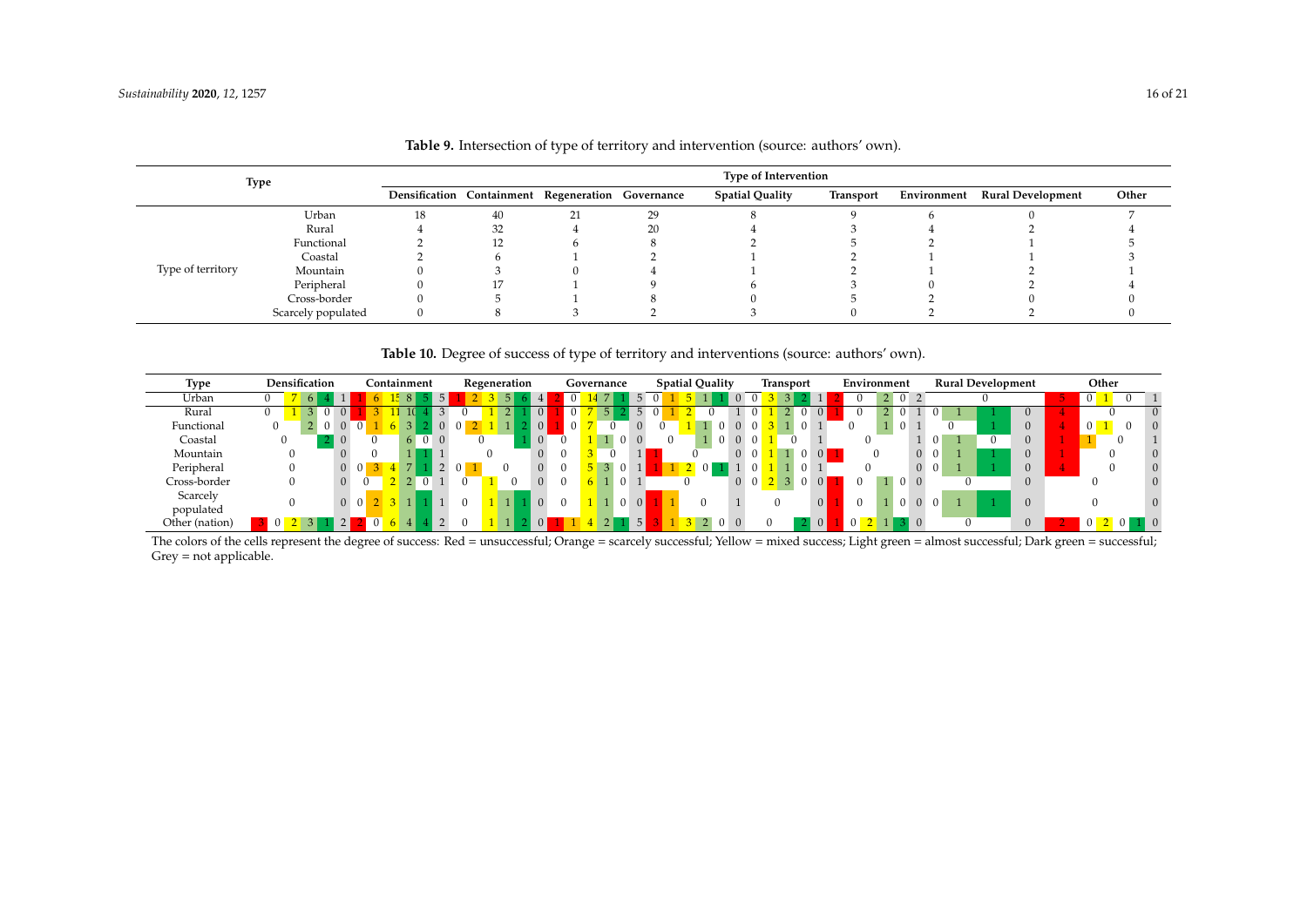Of the 32 containment interventions implemented in rural areas, 14 are very effective (grades 4 and 5), and 11 have mixed results. In Austria, for example, the 2014 regional master plan ('Regionaler Leitplan-Bezirk Mödling') was drawn up on the initiative of the 20 communities of Mödling, together with the support of the Province of Lower Austria, the representatives of the communities and experts from the planning department of the Province of Lower Austria. The plan is considered a useful instrument in promoting and coordinating sustainable spatial development sustainable land use in a region with 20 different communities (for more information see [32]). The expert providing information for SUPER observed that the guiding principles for spatial development were formulated for the following: urban development: 'growth yes, but controlled and steered'; green and open space: 'protect, use, connect, design'; and mobility: 'modal split in favor of sustainable transport modes'. The expert considers the plan successful since it "promotes and coordinates sustainable spatial development". As mentioned previously, the Corona Verde ('Green Crown') is another interesting intervention, located in Italy. The goal of this intervention is to bring together intersectoral policies (e.g., nature, landscape and cultural heritage), creating a new and alternative vision of the territory, based on the quality of the environment and quality of life. The strategy envisages an ecological crown for the metropolitan area of Torino, which includes over 80 municipalities. The interviewer considers the intervention successful and observes that the "strategy has been implemented, and several funds have been invested in order to increase the level of sustainability". The results are varied and heterogeneous, and include the improvement of the accessibility of parks, the maintenance of scenic routes, the mitigation and renaturation of infrastructural barriers, the landscaping of green spaces in the rural-urban interface, and the conservation of the rural heritage. The Corona Verde is considered a positive intervention since it contributes to reducing urban land consumption and to increase the quality of the rural-urban environment (for more detail, see [33]).

#### **5. Concluding Remarks and Future Research Perspectives**

The paper aimed at providing an overview of the interventions put in place in recent years in Europe, aiming at achieving more sustainable use of the land. To do so, it built on some of the results of the ESPON SUPER project, and in particular, on a database of 227 interventions collected from experts active in as many as 39 European countries. The interventions were at first categorized according to four main analytical variables and then assessed in relation to their actual degree of success. Moreover, further elaborations were produced, in order to discuss more in-depth (i) the appropriateness of the various instruments in relation to different types of interventions, (ii) the effectiveness of the various instruments in relation to different types of territories and (iii) the effectiveness of the various types of interventions towards different types of territories

First and foremost, the analysis shows that the degree of success of the examined interventions and, therefore, of their ability to direct the use of the land towards a more sustainability perspective varies according to four main elements. Firstly, it depends on the *scale of interest*, and thus on the administrative level of implementation. Whereas certain interventions seem to be more effective if adopted locally (e.g., regulations), some national strategies seem much more effective than local ones. Secondly, it varies according to the *type of territory* included in their scope, as an initiative that works in an urban or peri-urban area does not necessarily produce the same effects if implemented in a remote mountain or rural territory. Thirdly, it varies according to the *type of interventions* at stake, with some interventions that generally seem to achieve a good degree of success (e.g., those focusing on containment, densification and urban regeneration), while others are less useful for sustainable land management (as for instance those insisting on spatial quality). Fourthly, it varies according to the *type of instruments:* some types of initiatives (e.g., legal devices, regulations, and strategies) are more successful than others (e.g., subsidies or projects) that seem to have mixed effects.

From the interaction of the analyzed variables, and in particular, exploring the degree of success of the different types of interventions in relation to the various types of instruments, it is interesting to observe that, in order to promote *densification* initiatives, it seems preferable to operate in terms of legal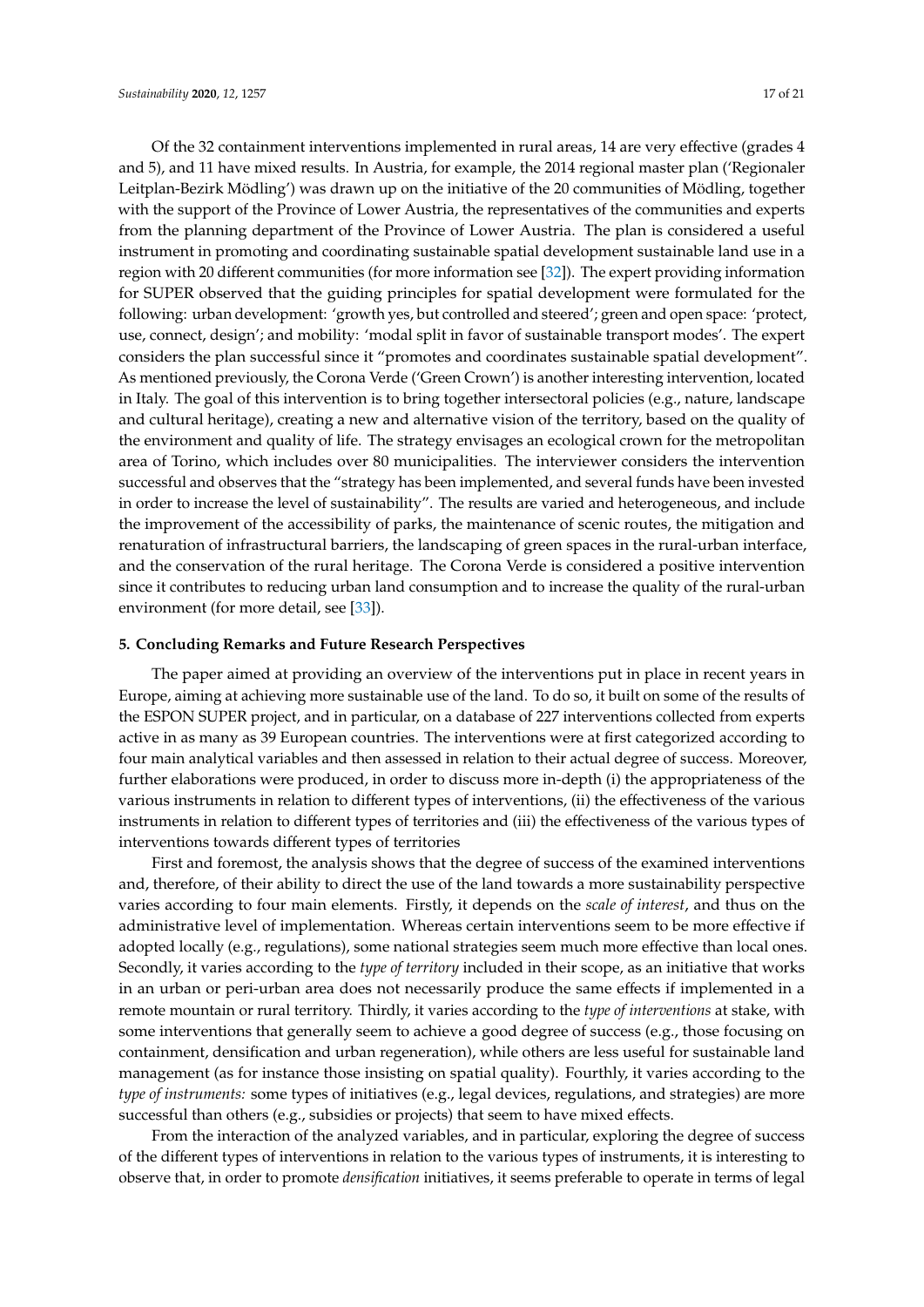arrangements, land use regulations and projects (e.g., fiscal taxation in Italy, the Physical Planning Act in Croatia, the Royal Seaport in Stockholm). In Italy, despite not being the objective of the initiative per se, the increasing of taxation of private properties pushed landowners to require the conversion of their plots from buildable to agricultural areas (which are exempted from paying additional taxation), in so doing favoring policy-makers in the incremental reduction of soil consumption allowed by the local regulatory planning instruments. On the contrary, interventions involving the implementation of programs and the preparation of subsidies and incentives seem only partially successful (e.g., housing arrangements in Croatia). Similarly, to promote urbanization *containment*, it seems that better results are obtained through initiatives that include the introduction of dedicated regulations, accompanied by the activation of strategies in this regard (e.g., Vision Rheintal in Austria, Corona Verde in Italy). Finally, to promote *regenerative* initiatives, it appears to be more effective to focus on the implementation of projects supported by a clear legislative and strategic framework (e.g., brownfield targets in the United Kingdom, urban rehabilitation areas in Portugal).

When looking at the degree of success of the various types of instruments in relation to different types of territories, it is interesting to observe, through the lenses of sustainability, that most of the reported interventions concerns urban and rural areas; whereas coastal, mountain, peripheral, cross-border and scarcely populated areas seem to be interested in a lower number of interventions. According to the results of the analysis, the degree of success of the interventions carried out in these 'more fragile' areas (and especially in mountain and scarcely populated areas) appear to be the highest when they are implemented through projects, land use regulations and strategies (e.g., the 'Green cross-border area-Investment in nature' project in the cross-border area between Bulgaria and Serbia). Therefore, these fragile areas need more effective strategies and programs that specifically promote sustainable land use. The majority of instruments appear to be strategies and projects (especially in urban and rural areas, e.g., the infrastructural cost calculator in Austria, the Parckfarm project in Belgium); legal devices and land use regulations are also quite frequent (e.g., the general local plan in Albania, the 65/2014 regional law on soil consumption in Tuscany), whereas programs and subsidies are less common (e.g., the BENE-Berlin Program for Sustainable Development in Germany). As discussed in Section 4.2, the interventions that appear to be more successful (see Table 8) are those implemented through strategies (e.g., the urban development plan in Vienna, the high-density urban expansion in the Netherlands) and projects (e.g., the Bologna Local Urban Environment Adaptation Plan for a resilient city, the Dublin Docklands in Ireland).

Finally, observing the interactions between the 'type of territory' and 'type of intervention', and analyzing their degree of success, it is interesting to note that, also, in this case, most of the interventions are located in urban and rural areas; whereas coastal, mountain, peripheral, cross-border and scarcely populated areas present a minor number of interventions. The majority of the interventions appear to be those of containment and of governance (especially in urban and rural areas); regeneration and densification interventions are also frequent. On the contrary, there seem to be fewer densification, regeneration, spatial quality, transport, environmental, and rural development interventions. The interventions that have been carried out in urban and rural areas that appear to be more successful are those implemented through containment and governance policies (e.g., the agglomeration programs in Switzerland, the planning law, and housing policy of the Warsaw metropolitan area). Also, in this regards, coastal, mountain, peripheral, cross-border, and scarcely populated areas, the interventions that seem to be more positive are those carried through containment programs (e.g., the Huerta de Valencia Spatial Plan in Spain, the Integrated Coastal Zone Management in Malta).

In conclusion, from this preliminary analysis, it can be argued that, since there is no instrument perfectly adaptable to any context, the effectiveness of the interventions aimed at a sustainable use of land depends on the differential interaction of the variables described above, and in particular of the scale of its adoption, the instrument(s) it utilizes and the type of territory it concerns. This is in line with a number of academic contributions focusing on the actual transferability of spatial policies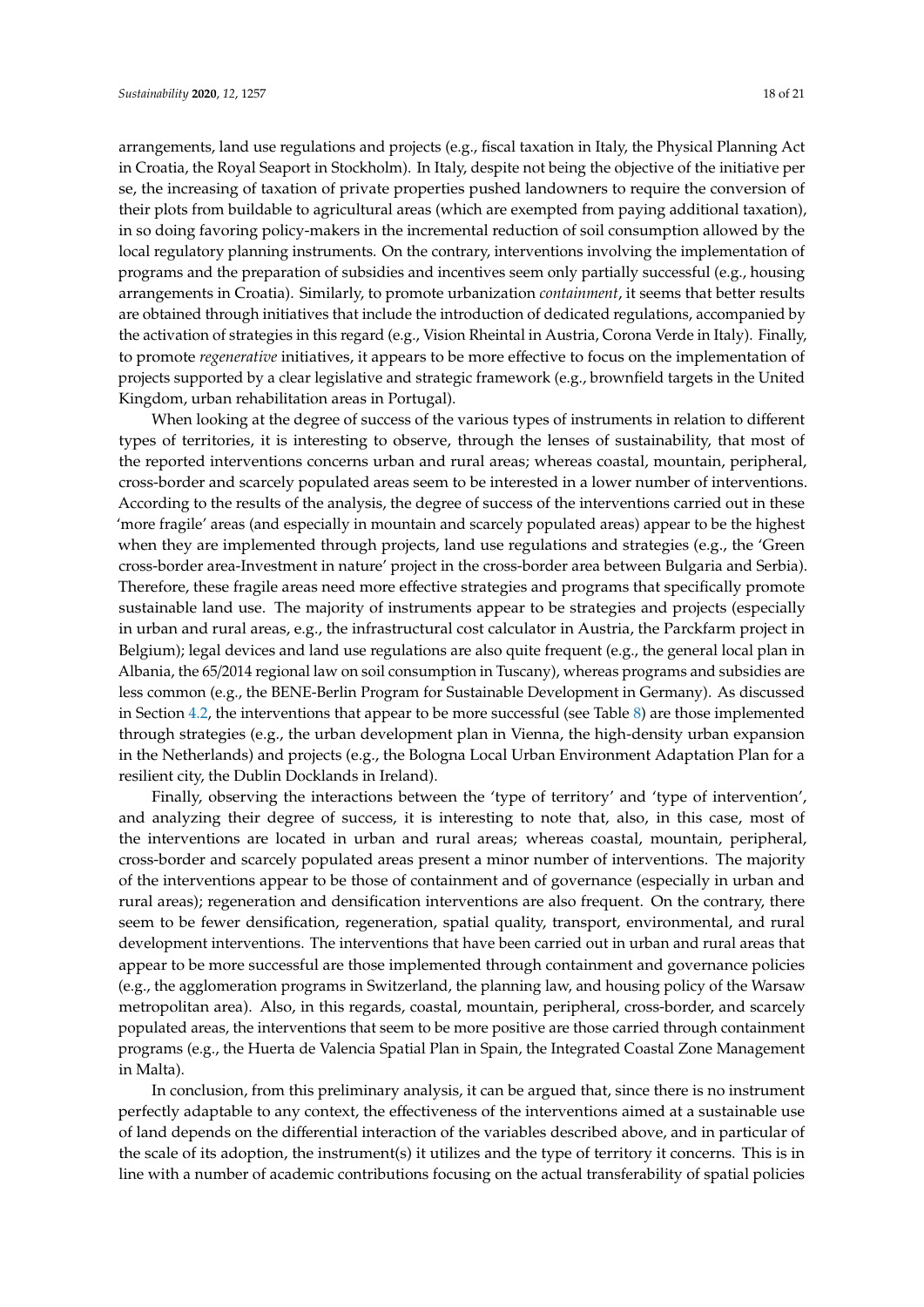that highlight the complexity of the processes of 'filtering in' and 'filtering out' that characterize the latter [34]. In this regard, an interesting direction for future research could concern the further contextualization of the instruments examined in this contribution within a wider typology of spatial governance systems in Europe [4,35]. These would be compiled, on the one hand, in relation to the capacity for public control over spatial development guaranteed by each of them and, on the other, by the effective sustainability of the results produced in the various contexts in terms of land use. Future studies should also focus more on the factors that govern the success or lack of success of a particular practice. Finally, additional considerations should be developed in relation to the role that the European Union has been playing in recent years in the promotion of an Agenda aimed at a more sustainable urban development, and how the latter has produced any influence in this concern in the member countries [36,37].

**Author Contributions:** G.C. and U.J.R. designed the project and supervised its implementation. E.B. and A.S. carried out data collection and analysis. All sections of the paper were written and revised by all four authors. All authors have read and agreed to the published version of the manuscript.

**Funding:** The research was carried out as part of the ESPON SUPER 2019-2020 project (https://[www.espon.eu](https://www.espon.eu/super)/ [super\)](https://www.espon.eu/super).

**Acknowledgments:** The research project SUPER (Sustainable Urbanization and Land-Use Practices in European Regions) is carried out within the framework of the European Territorial Observatory Network (ESPONhttps://[www.espon.eu](https://www.espon.eu/)/). The consortium responsible for the project is coordinated by PBL (the Dutch Environmental Agency) and composed of Politecnico di Torino, BBSR (German Federal Institute for Research on Building, Urban Affairs, and Spatial Development), OIR (Austrian Institute for Regional Studies and Spatial Planning), University of Valencia, University of Warsaw and Urbanex. Additional information concerning the project are available at: https://[www.espon.eu](https://www.espon.eu/super)/super. The authors would like to thank all the members of the ESPON SUPER team for their proactive cooperation throughout the project. Similarly, they express their gratitude to Donato Casavola for his assistance in the data collection process.

**Conflicts of Interest:** The authors declare no conflict of interest.

#### **References**

- 1. *ESPON EU-LUPA—European Land Use Patterns*; Applied Research 2013/1/8, (Part B) Final Report, Version 7/February/2014; ESPON EGTC: Luxembourg, 2014.
- 2. Munafò, M. (Ed.) *Consumo di suolo, dinamiche territoriali e servizi ecosistemici, Edizione 2019*; Report SNPA 08/19; Istituto Superiore per la Protezione e la Ricerca Ambientale: Rome, Italy, 2019.
- 3. Hartmann, T.; Gerber, J.-D. Land, scarcity, and property rights. In *Instruments of Land Policy: Dealing with Scarcity of Land*; Gerber, J.-D., Hartmann, T., Hengstermann, A., Eds.; Taylor & Francis: Abingdon, Oxon, 2018; pp. 3–7.
- 4. Cotella, G.; Janin Rivolin, U.; Berisha, E.; Solly, A. Sistemi di governo del territorio e controllo pubblico delle trasformazioni spaziali: Una tipologia europea. *Territorio* **2020**, in press.
- 5. Janin Rivolin, U. Global crisis and the systems of spatial governance and planning: A European comparison. *Eur. Plan. Stud.* **2017**, *25*, 994–1012. [\[CrossRef\]](http://dx.doi.org/10.1080/09654313.2017.1296110)
- 6. Cotella, G.; Othengrafen, F.; Papaioannoua, A.; Tulumello, S. Socio-political and socio-spatial impacts of the crisis in European cities and regions. In *Cities in Crisis. Reflections on the socio-spatial impacts of the economic crisis and the strategies and approaches applied by Southern European cities*; Knieling, J., Othengrafen, F., Eds.; Routledge: London, UK, 2015; pp. 27–47.
- 7. Janin Rivolin, U. Planning Systems as Institutional Technologies: A Proposed Conceptualization and the Implications for Comparison. *Plan. Pract. Res.* **2012**, *27*, 63–85. [\[CrossRef\]](http://dx.doi.org/10.1080/02697459.2012.661181)
- 8. *ESPON COMPASS—Comparative Analysis of Territorial Governance and Spatial Planning Systems in Europe*; Applied Research 2016–2018, Final Report; ESPON EGTC: Luxembourg, 2018.
- 9. Nadin, V.; Stead, D. European Spatial Planning Systems, Social Models and Learning. *Disp-Plan. Rev.* **2008**, *44*, 35–47. [\[CrossRef\]](http://dx.doi.org/10.1080/02513625.2008.10557001)
- 10. Cotella, G.; Stead, D. Spatial Planning and the Influence of Domestic Actors: Some Conclusions. *Disp-the Plan. Rev.* **2011**, *47*, 77–83. [\[CrossRef\]](http://dx.doi.org/10.1080/02513625.2011.10557146)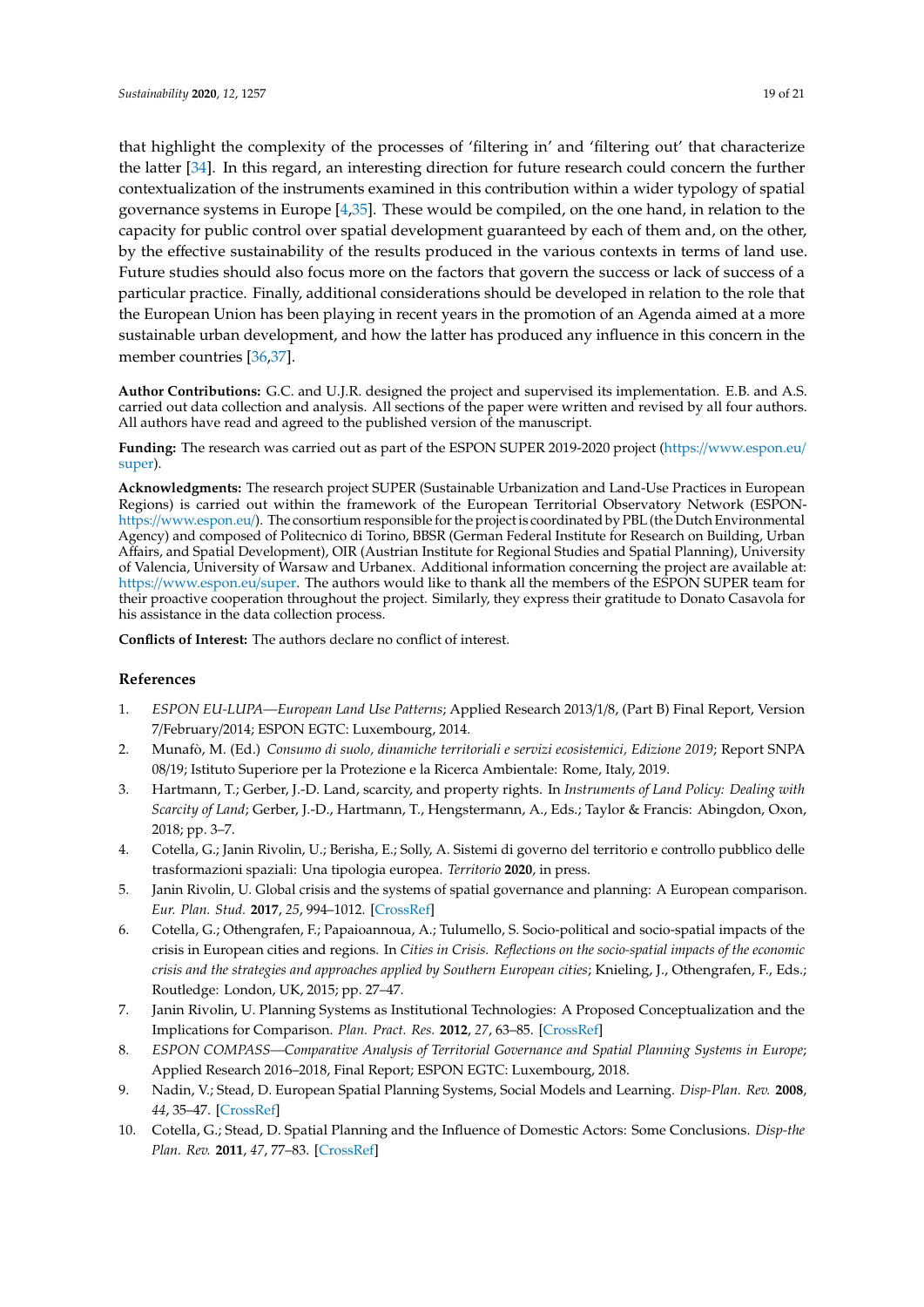- 11. Tulumello, S.; Cotella, G.; Othengrafen, F. Spatial planning and territorial governance in Southern Europe between economic crisis and austerity policies. *Int. Plan. Stud.* **2020**, *25*, 72–87. [\[CrossRef\]](http://dx.doi.org/10.1080/13563475.2019.1701422)
- 12. *ESPON SUPER—Sustainable urbanization and land use practices in the European Regions*; Applied Research, Inception Report; ESPON EGTC: Luxembourg, 2019.
- 13. *ESPON SUPER—Sustainable urbanization and land use practices in the European Regions*; Applied Research, Interim Report; ESPON EGTC: Luxembourg, 2020.
- 14. Ronchi, S.; Salata, S.; Arcidiacono, A.; Piroli, E.; Montanarella, L. Policy instruments for soil protection among the EU member states: A comparative analysis. *Land Use Policy* **2019**, *82*, 763–780. [\[CrossRef\]](http://dx.doi.org/10.1016/j.landusepol.2019.01.017)
- 15. Holmstedt, L.; Brandt, N.; Robèrt, K.-H. Can Stockholm Royal Seaport be part of the puzzle towards global sustainability? – From local to global sustainability using the same set of criteria. *J. Clean. Prod.* **2017**, *140*, 72–80. [\[CrossRef\]](http://dx.doi.org/10.1016/j.jclepro.2016.07.019)
- 16. Amati, M.; Yokohari, M. Temporal changes and local variations in the functions of London's green belt. *Landsc. Urban Plan.* **2006**, *75*, 125–142. [\[CrossRef\]](http://dx.doi.org/10.1016/j.landurbplan.2004.12.007)
- 17. Amati, M.; Taylor, L. From Green Belts to Green Infrastructure. *Plan. Pract. Res.* **2010**, *25*, 143–155. [\[CrossRef\]](http://dx.doi.org/10.1080/02697451003740122)
- 18. Hansen, R. *Linz, Austria—Case Study City Portrait; APPENDIX–GREEN SURGE Study on Urban Green Infrastructure Planning and Governance in 20 European Cities*; University of Copenhagen: Copenhagen, Denmark, 2015; pp. 165–175.
- 19. Schroepfer, T.; Limin, H. Emerging Forms of Sustainable Urbanism: Case Studies of Vauban Freiburg and solarCity Linz. *J. Green Build.* **2008**, *3*, 65–76. [\[CrossRef\]](http://dx.doi.org/10.3992/jgb.3.2.65)
- 20. Cotella, G.; Vitale Brovarone, E. The Italian National Strategy for Inner Areas: A Place-Based Approach to Regional Development. In *Dilemmas of Regional and Local Development*; Routledge: London, UK, 2020; pp. 50–71.
- 21. Abeling, T.; Daschkeit, A.; Mahrenholz, P.; Schauser, I. Resilience—A Useful Approach for Climate Adaptation? In *Urban Disaster Resilience and Security: Addressing Risks in Societies*; Fekete, A., Friedrich, F., Eds.; Springer: Cham, Switzerland, 2018; pp. 461–472.
- 22. Boatti, A. La pianificazione urbanistica in Lombardia alla prova dei piccoli comuni. Due "comuni virtuosi". *Territorio* **2009**, *49*, 74–80.
- 23. Byrne, M. Entrepreneurial Urbanism after the Crisis: Ireland's "Bad Bank" and the Redevelopment of Dublin's Docklands. *Antipode* **2016**, *48*, 899–918. [\[CrossRef\]](http://dx.doi.org/10.1111/anti.12231)
- 24. Solly, A. *Spatial Planning and Well-being: A Survey on the Swiss Case*; Politecnico di Torino: Torino, Italy, 2018.
- 25. Asprogerakas, E.; Zachari, V. The EU territorial cohesion discourse and the spatial planning system in Greece. *Eur. Plan. Stud.* **2019**, 1–21. [\[CrossRef\]](http://dx.doi.org/10.1080/09654313.2019.1628925)
- 26. Humer, A.; Sedlitzky, R.; Brunner, D. When does population growth pay off? A case study of suburban land consumption to assess the Lower Austrian infrastructural cost calculator. *J Hous. Built Environ.* **2019**, *34*, 331–344. [\[CrossRef\]](http://dx.doi.org/10.1007/s10901-018-09639-7) [\[PubMed\]](http://www.ncbi.nlm.nih.gov/pubmed/30881263)
- 27. Caspersen, O.H.; Konijnendijk, C.C.; Olafsson, A.S. Green space planning and land use: An assessment of urban regional and green structure planning in Greater Copenhagen. *Geogr. Tidsskr. Dan. J. Geogr.* **2006**, *106*, 7–20. [\[CrossRef\]](http://dx.doi.org/10.1080/00167223.2006.10649553)
- 28. Knowles, R.D. Transit Oriented Development in Copenhagen, Denmark: From the Finger Plan to Ørestad. *J. Transp. Geogr.* **2012**, *22*, 251–261. [\[CrossRef\]](http://dx.doi.org/10.1016/j.jtrangeo.2012.01.009)
- 29. Brüel, M. Copenhagen, Denmark: Green City amid the Finger Metropolis. In *Green Cities of Europe: Global Lessons on Green Urbanism*; Beatley, T., Ed.; Island Press/Center for Resource Economics: Washington, DC, USA, 2012; pp. 83–108.
- 30. Caspersen, O.H.; Olafsson, A.S. Recreational mapping and planning for enlargement of the green structure in greater Copenhagen. *Urban Forest. Urban Green.* **2010**, *9*, 101–112. [\[CrossRef\]](http://dx.doi.org/10.1016/j.ufug.2009.06.007)
- 31. von Haaren, C.; Reich, M. The German way to greenways and habitat networks. *Landsc. Urban Plan.* **2006**, *76*, 7–22. [\[CrossRef\]](http://dx.doi.org/10.1016/j.landurbplan.2004.09.041)
- 32. Klinger, S.; Krassnitzer, P.; Zech, S. Regionaler Leitplan Bezirk Mödling. In *Mödling: Gemeindeverband für Abgabeneinhebung und Umweltschutz*; University of Vienna: Vienna, Austria, 2016.
- 33. Cassatella, C. The 'Corona Verde' Strategic Plan: An integrated vision for protecting and enhancing the natural and cultural heritage. *Urban Res. Pract.* **2013**, *6*, 219–228. [\[CrossRef\]](http://dx.doi.org/10.1080/17535069.2013.810933)